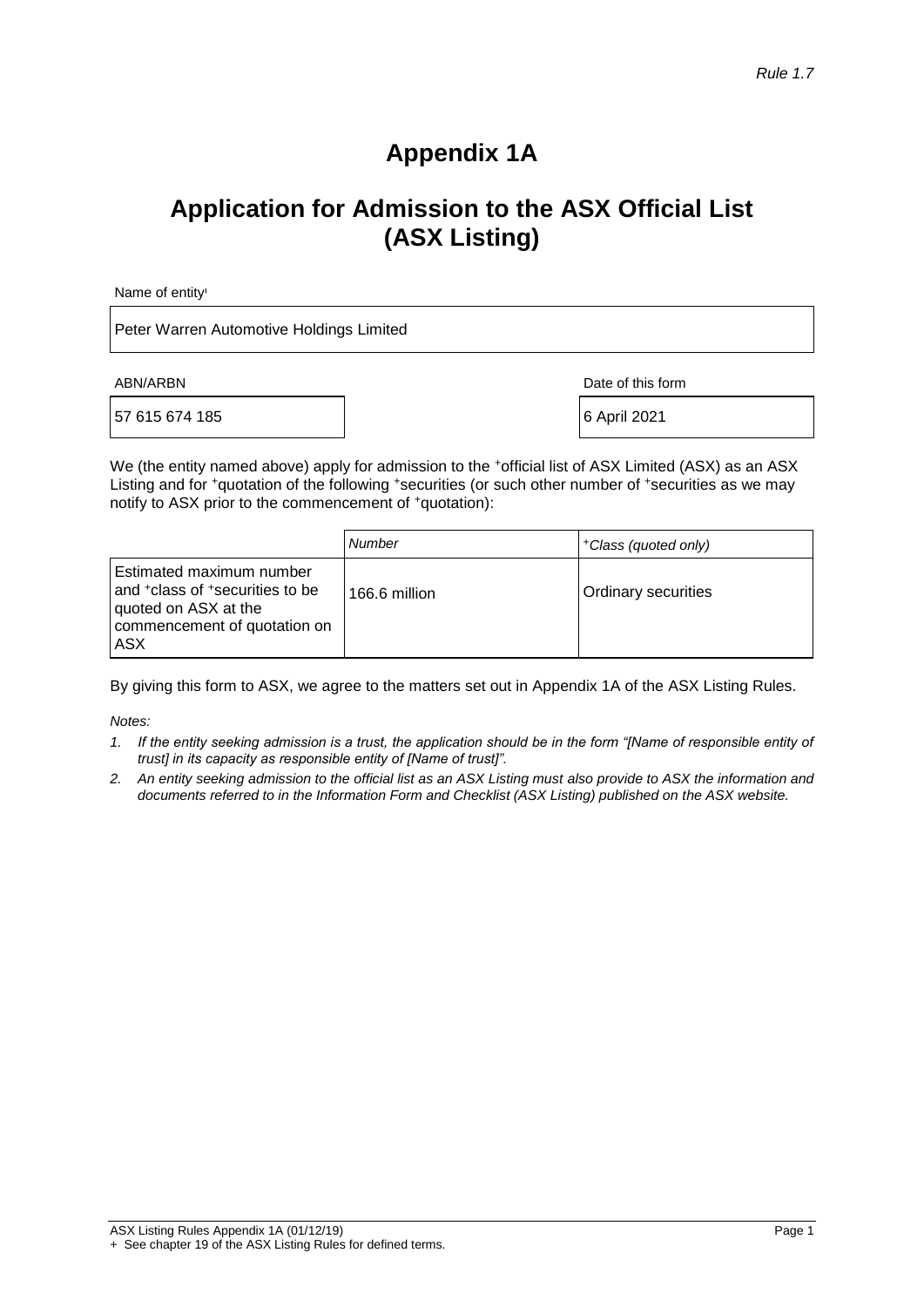# **Information Form and Checklist**

# **(ASX Listing)**

| Name of entity                                  | ABN/ACN/ARBN/ARSN |
|-------------------------------------------------|-------------------|
| <b>Peter Warren Automotive Holdings Limited</b> | ACN 615 674 185   |

### **We (the entity named above) supply the following information and documents to support our application for admission to the official list of ASX Limited (ASX) as an ASX Listing.**

**Note:** by giving an Appendix 1A *Application for Admission to the ASX Official List (ASX Listing)* to ASX, the entity is taken to have warranted that all of the information and documents it has given, or will give, to ASX in connection with its admission to the official list and the quotation of its securities are, or will be, accurate, complete and not misleading. It also indemnifies ASX to the fullest extent permitted by law in respect of any claim, action or expense arising from, or connected with, any breach of that warranty (see Appendix 1A of the ASX Listing Rules).

The information and documents referred to in this Information Form and Checklist (including any annexures to it) are covered by the warranty and indemnity mentioned above.

Terms used in this Information Form and Checklist and in any Annexures have the same meaning as in the ASX Listing Rules.

# **Part 1 – Key Information**

*Instructions: please complete each applicable item below. If an item is not applicable, please mark it as "N/A".*

### **All entities – corporate details**<sup>1</sup>

| Type of Australian registration<br>number given above (eg ABN, ACN,<br>ARSN or ARBN) | <b>ACN</b>                             |
|--------------------------------------------------------------------------------------|----------------------------------------|
| Legal entity identifier, if applicable                                               | N/A                                    |
| Place of incorporation or<br>establishment                                           | Victoria                               |
| Date of incorporation or<br>establishment                                            | 2 November 2016                        |
| Legislation under which incorporated<br>or established                               | Corporations Act 2001 (Cth)            |
| Address of registered office in place<br>of incorporation or establishment           | 13 Hume Highway, Warwick Farm NSW 2170 |
| Main business activity                                                               | Automotive dealership                  |
| Country where main business activity<br>is mostly carried on                         | Australia                              |
| Other exchanges on which the entity<br>is listed                                     | None                                   |
| Street address of principal<br>administrative office                                 | 13 Hume Highway, Warwick Farm NSW 2170 |

<sup>1</sup> If the entity applying for admission to the official list is a stapled group, please provide these details for each entity comprising the stapled group.

j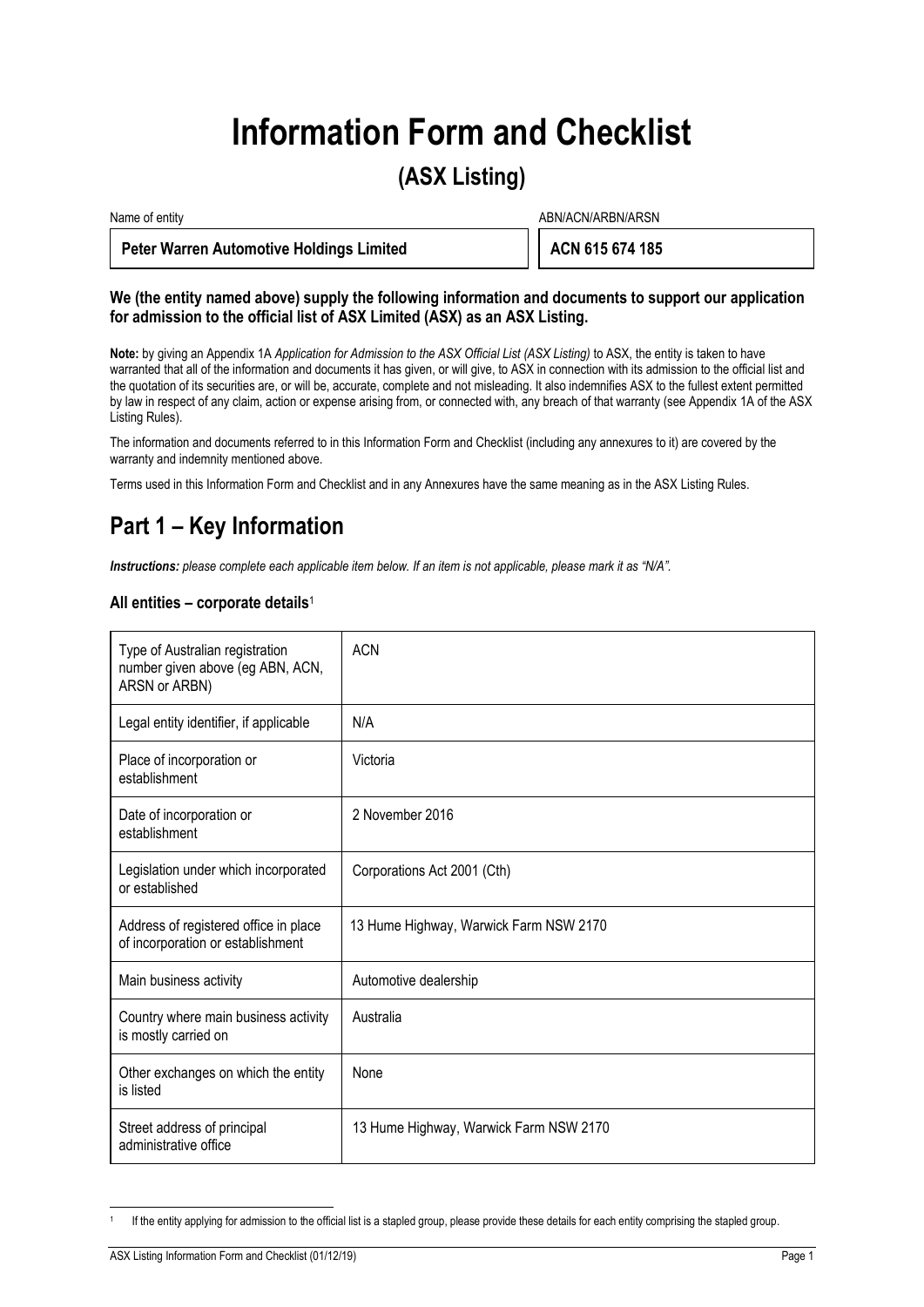| Postal address of principal<br>administrative office   | 13 Hume Highway, Warwick Farm NSW 2170 |
|--------------------------------------------------------|----------------------------------------|
| Telephone number of principal<br>administrative office | $(02)$ 9828 8888                       |
| E-mail address for investor enquiries                  | Bernard.friend@peterwarren.com.au      |
| Website URL                                            | https://www.peterwarren.com.au/        |

### **All entities – board and senior management details**<sup>2</sup>

| Full name and title of chairperson of<br>directors                                              | John Weir Ingram (Independent Non-Executive Director)                                                                        |
|-------------------------------------------------------------------------------------------------|------------------------------------------------------------------------------------------------------------------------------|
| Full names of all existing directors                                                            | Paul Howard Warren (Non-Independent Executive Director)                                                                      |
| Full names of any persons proposed<br>to be appointed as additional or<br>replacement directors | Catherine Jane West (Independent Non-Executive Director)<br>Niranjan Christopher Peiris (Independent Non-Executive Director) |
| Full name and title of CEO/managing<br>director                                                 | Mark Richard Weaver (CEO)                                                                                                    |
| Email address of CEO/managing<br>director                                                       | mark.weaver@peterwarren.com.au                                                                                               |
| Full name and title of CFO                                                                      | Bernard Francis Friend (CFO and Company Secretary)                                                                           |
| Email address of CFO                                                                            | Bernard.friend@peterwarren.com.au                                                                                            |
| Full name and title of company<br>secretary                                                     | Bernard Francis Friend (CFO and Company Secretary)                                                                           |
| Email address of company secretary                                                              | Bernard.friend@peterwarren.com.au                                                                                            |

### **All entities – ASX compliance contact details**<sup>3</sup>

| Full name and title of ASX contact(s)      | <b>Bernard Francis Friend</b>          |
|--------------------------------------------|----------------------------------------|
| Business address of ASX contact(s)         | 13 Hume Highway, Warwick Farm NSW 2170 |
| Business phone number of ASX<br>contact(s) | (02) 9828 8703                         |
| Mobile phone number of ASX<br>contact(s)   | 0419 433 333                           |
| Email address of ASX contact(s)            | Bernard.friend@peterwarren.com.au      |

 2 If the entity applying for admission to the official list is a trust, enter the board and senior management details for the responsible entity of the trust.

<sup>&</sup>lt;sup>3</sup> Under Listing Rule 1.1 Condition 13, a listed entity must appoint a person responsible for communication with ASX on Listing Rule matters. You can appoint more than one person to cater for situations where the primary nominated contact is not available.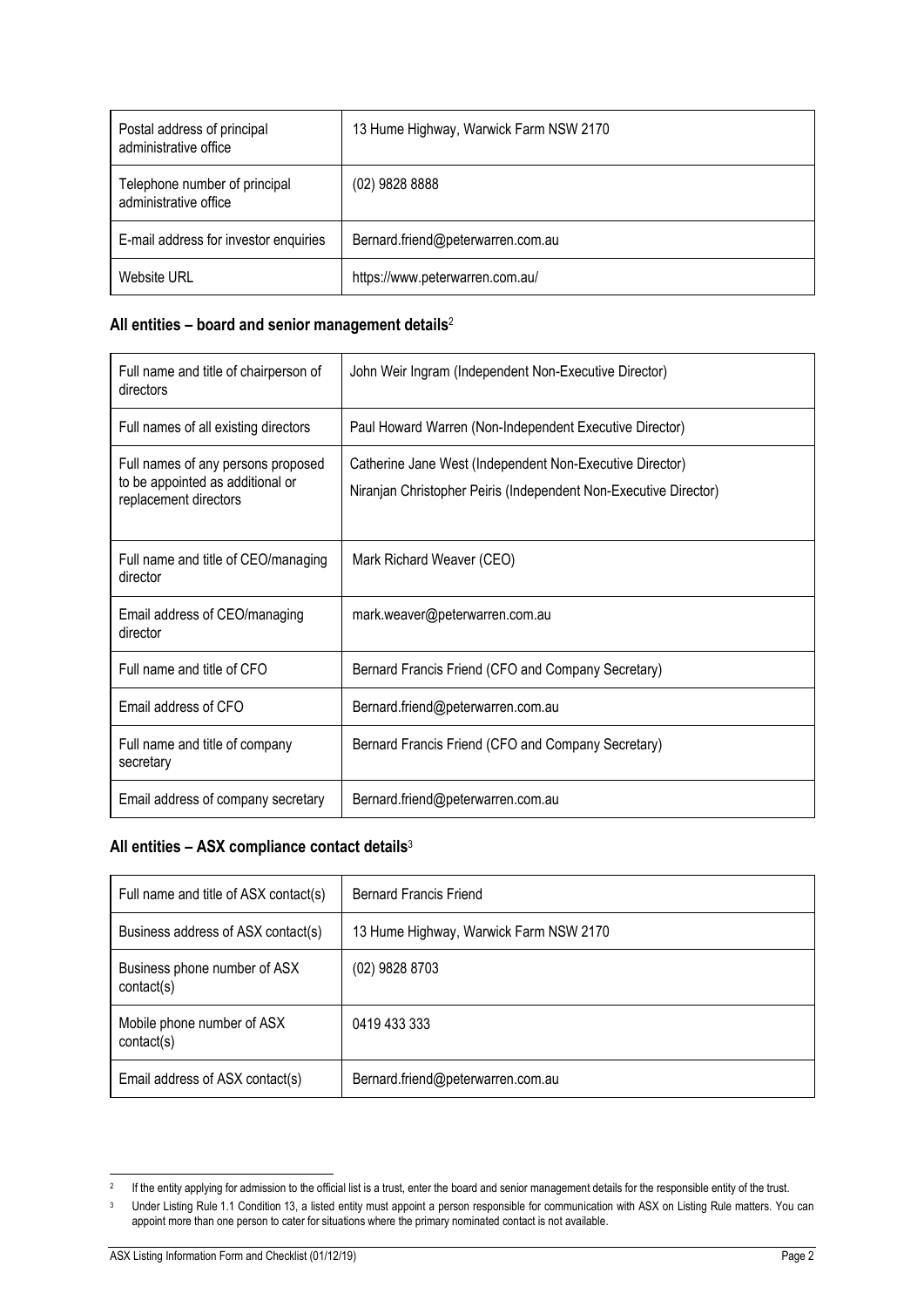### **All entities – investor relations contact details**

| Full name and title of person<br>responsible for investor relations   | <b>Bernard Francis Friend</b>     |
|-----------------------------------------------------------------------|-----------------------------------|
| Business phone number of person<br>responsible for investor relations | (02) 9828 8703                    |
| Email address of person responsible<br>for investor relations         | Bernard.friend@peterwarren.com.au |

### **All entities – auditor details**<sup>4</sup>

| Full name of auditor | Deloitte Touche Tohmatsu Limited |
|----------------------|----------------------------------|
|                      |                                  |

### **All entities – registry details**<sup>5</sup>

| Name of securities registry                                  | Link Market Services Limited ABN 54 083 214 537 |
|--------------------------------------------------------------|-------------------------------------------------|
| Address of securities registry                               | Level 12, 680 George Street, Sydney NSW 2000    |
| Phone number of securities registry                          | +61 1300 554 474                                |
| Fax number of securities registry                            | +61 2 9287 0303                                 |
| Email address of securities registry                         | registrars@linkmarketservices.com.au            |
| Type of subregisters the entity will<br>operate <sup>6</sup> | <b>CHESS and Issuer Sponsored subregisters</b>  |

### **All entities – key dates**

| Annual balance date                                                                            | 30 June  |
|------------------------------------------------------------------------------------------------|----------|
| Month in which annual meeting is<br>usually held (or intended to be held)7                     | November |
| Months in which dividends or<br>distributions are usually paid (or are<br>intended to be paid) | N/A      |

### **Trusts – additional details**

| Name of responsible entity                                        | N/A |
|-------------------------------------------------------------------|-----|
| Full names of the members of the<br>compliance committee (if any) | N/A |

 4 In certain cases, ASX may require the applicant to provide information about the qualifications and experience of its auditor for release to the market before quotation commences (see Guidance Note 1 section 2.12).

<sup>5</sup> If the entity has different registries for different classes of securities, please indicate clearly which registry details apply to which class of securities.

<sup>6</sup> Example: CHESS and issuer sponsored subregisters (see Guidance Note 1 section 3.23).

May not apply to some trusts.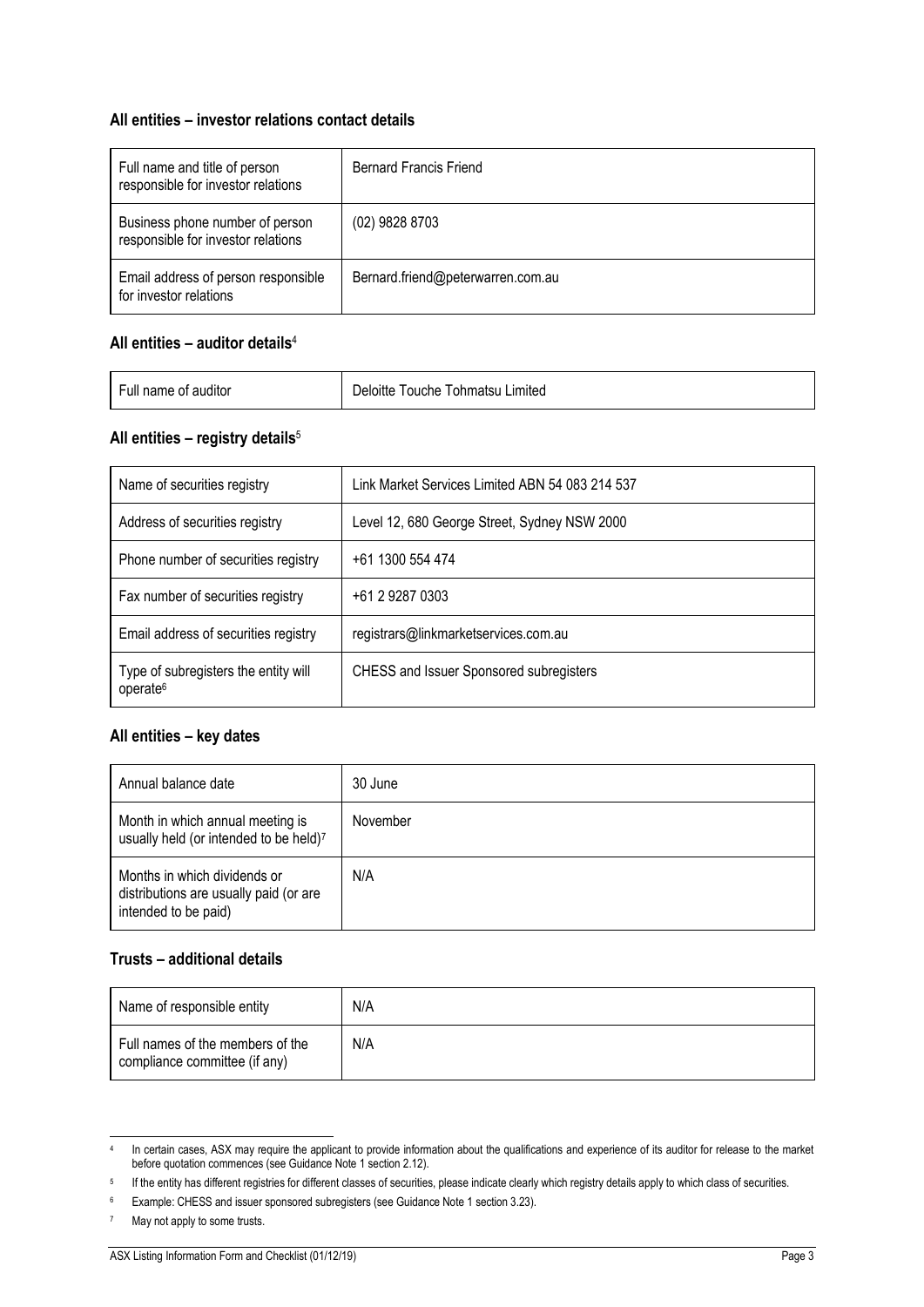### **Entities incorporated or established outside Australia – additional details**

| Name and address of the entity's<br>Australian agent for service of<br>process | N/A |
|--------------------------------------------------------------------------------|-----|
| Address of registered office in<br>Australia (if any)                          | N/A |

### **Entities listed or to be listed on another exchange or exchanges**

| Name of the other exchange(s) where<br>the entity is or proposes to be listed  | N/A |
|--------------------------------------------------------------------------------|-----|
| Is the ASX listing intended to be the<br>entity's primary or secondary listing | N/A |

# **Part 2 – Checklist Confirming Compliance with Admission Requirements**

*Instructions: please indicate in the "Location/Confirmation" column for each item below and in any Annexures where the information or document referred to in that item is to be found (eg in the case of information, the specific page reference in the Offer Document where that information is located or, in the case of a document, the folder tab number where that document is located). If the item asks for confirmation of a matter, you may simply enter "Confirmed"" in the "Location/Confirmation" column. If an item is not applicable, please mark it as "N/A".*

In this regard, it will greatly assist ASX and speed up its review of the application if the various documents referred to in this Checklist and *any Annexures (other than the 2 copies of the applicant's Offer Document (as lodged with ASIC) referred to in item [4](#page-4-0) and the 10 printed versions of the final Offer Document referred to in note [10\)](#page-4-1) are provided in a folder separated by numbered tabs and if the entity's constitution and copies of all material contracts are provided both in hard copy and in electronic format.*

*Note that completion of this Checklist and any Annexures is not to be taken to represent that the entity is necessarily in full or substantial compliance with the ASX Listing Rules or that ASX will admit the entity to its official list. Admission to the official list is in ASX's absolute discretion and ASX may refuse admission without giving any reasons (see Listing Rule 1.19).*

*A reference in this Checklist and in any Annexures to the "Offer Document" means the listing prospectus, product disclosure statement or information memorandum lodged by the applicant with ASX pursuant to Listing Rule 1.1 Condition 3.*

*If the applicant lodges a supplementary or replacement prospectus, product disclosure statement or information memorandum with ASX, ASX may require it to update this Checklist and any Annexures by reference to that document.*

### **All entities – key supporting documents**

N° Item

- 1. A copy of the entity's certificate of incorporation, certificate of registration or other evidence of status (including any change of name)
- 2. A copy of the entity's constitution (Listing Rule 1.1 Condition  $2)^8$
- 3. Either:
	- (a) confirmation that the entity's constitution includes the provisions of Appendix 15A or Appendix 15B (as applicable); or
	- (b) a completed checklist that the constitution complies with the Listing Rules (Listing Rule 1.1 Condition 2)<sup>9</sup>
- <span id="page-4-0"></span>4. An electronic version and 2 hard copies of the Offer Document, as lodged with ASIC (Listing Rule 1.1 Condition 3)<sup>10</sup>

Location/Confirmation

Tab 1

 $\overline{\text{Tab }2}$ 

Confirmed – Peter Warren Automotive Holdings Ltd constitution includes the provisions of Appendix 15A. See Schedule 1(4) of the constitution.

<span id="page-4-1"></span>Tab 3

j 8 It will assist ASX if the copy of the constitution is provided both in hard copy and in electronic format.

An electronic copy of the checklist is available from the ASX Compliance Downloads page on ASX's website.

The applicant should also provide 10 printed copies of the final Offer Document to ASX as soon as they are available.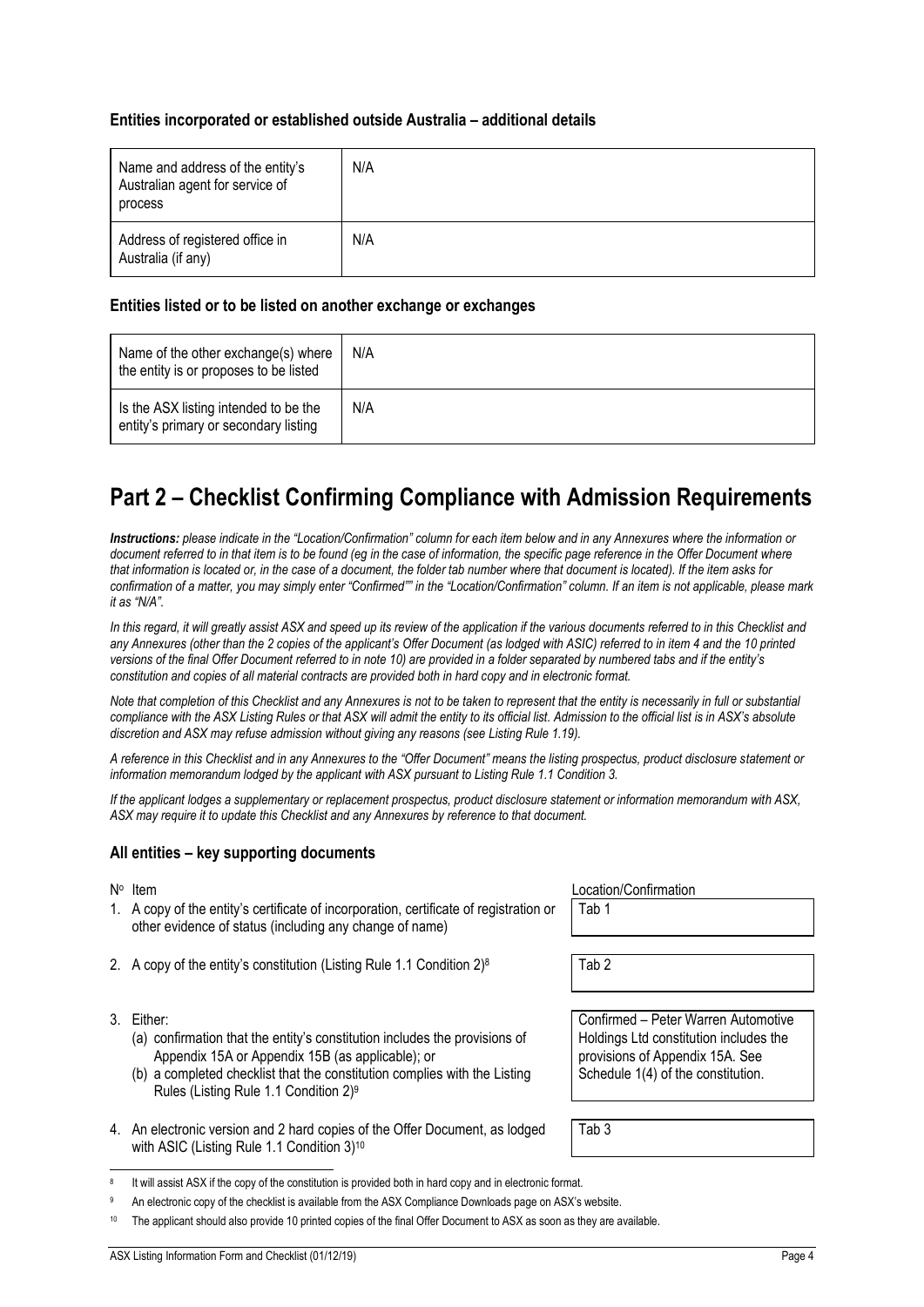<span id="page-5-1"></span>

| N° Item                                                                                                                                                                                                                                                                                                                                                             | Location/Confirmation                                                                                                                                                                                                                                      |
|---------------------------------------------------------------------------------------------------------------------------------------------------------------------------------------------------------------------------------------------------------------------------------------------------------------------------------------------------------------------|------------------------------------------------------------------------------------------------------------------------------------------------------------------------------------------------------------------------------------------------------------|
| 5. Where in the Offer Document is the prominent statement that ASX takes no<br>responsibility for the contents of the Offer Document (Listing Rule 1.1<br>Condition 3)?                                                                                                                                                                                             | See section 7.10.1 of the Prospectus                                                                                                                                                                                                                       |
| 6. Original executed ASX Online agreement confirming that documents may be<br>given to ASX and authenticated electronically (Listing Rule 1.1<br>Condition 14) <sup>11</sup>                                                                                                                                                                                        | Tab 4                                                                                                                                                                                                                                                      |
| 7. If the entity's corporate governance statement <sup>12</sup> is included in its Offer<br>Document, the page reference where it is included. Otherwise, a copy of the<br>entity's corporate governance statement (Listing Rule 1.1 Condition 16)                                                                                                                  | Tab <sub>5</sub>                                                                                                                                                                                                                                           |
| 8. If the entity will be included in the S & P All Ordinaries Index on admission to<br>the official list, <sup>13</sup> where in its Offer Document does it state that it will have an<br>audit committee (Listing Rule 1.1 Condition 17)?                                                                                                                          | See section 6.5.2 of the Prospectus                                                                                                                                                                                                                        |
| 9. If the entity will be included in the S & P / ASX 300 Index on admission to the<br>official list, <sup>14</sup> where in its Offer Document does it state that it will comply with<br>the recommendations set by the ASX Corporate Governance Council in<br>relation to the composition and operation of the audit committee (Listing<br>Rule 1.1 Condition 17)? | See section 6.5.2 (i) of the Prospectus                                                                                                                                                                                                                    |
| 10. If the entity will be included in the S & P / ASX 300 Index on admission to the<br>official list, <sup>15</sup> where in its Offer Document does it state that it will have a<br>remuneration committee comprised solely of non-executive directors (Listing<br>Rule 1.1 Condition 18)                                                                          | See section 6.5.2 (ii) of the Prospectus                                                                                                                                                                                                                   |
| 11. If the entity's trading policy is included in its Offer Document, the page<br>reference where it is included. Otherwise, a copy of the entity's trading policy<br>(Listing Rule 1.1 Condition 19)                                                                                                                                                               | Tab 6, see section 6.5.3 (iii) of the<br>Prospectus for a summary                                                                                                                                                                                          |
| 12. For each director or proposed director, the CEO or proposed CEO, and the<br>CFO or proposed CFO (together, "relevant officers") of the entity at the date<br>of listing, <sup>16</sup> a list of the countries in which they have resided over the past<br>10 years (Listing Rule 1.1 Condition 20 and Guidance Note 1 section 3.21) <sup>17</sup>              | John Weir Ingram - Australia<br>Mark Richard Weaver - Australia<br>Paul Howard Warren - Australia<br>Catherine Jane West - Australia and<br>United Kingdom<br>Niranjan Christopher Peiris - Australia<br>and Germany<br>Bernard Francis Friend - Australia |

<span id="page-5-0"></span>j <sup>11</sup> An electronic copy of the *ASX Online Agreement* is available from the ASX Compliance Downloads page on ASX's website.

<sup>&</sup>lt;sup>12</sup> The entity's "corporate governance statement" is the statement disclosing the extent to which the entity will follow, as at the date of its admission to the official list, the recommendations set by the ASX Corporate Governance Council. If the entity does not intend to follow all the recommendations on its admission to the official list, the entity must separately identify each recommendation that will not be followed and state its reasons for not following the recommendation and what (if any) alternative governance practices it intends to adopt in lieu of the recommendation.

<sup>&</sup>lt;sup>13</sup> If the entity is unsure whether they will be included in the S & P All Ordinaries Index on admission to the official list, they should contact ASX or S & P.

<sup>14</sup> If the entity is unsure whether they will be included in the S & P / ASX 300 Index on admission to the official list, they should contact ASX or S & P.

<sup>15</sup> If the entity is unsure whether they will be included in the S & P / ASX 300 Index on admission to the official list, they should contact ASX or S & P.

<sup>&</sup>lt;sup>16</sup> If the entity applying for admission to the official list is a trust, references in items [12,](#page-5-0) [13, 14,](#page-5-1) [15,](#page-6-0) [16,](#page-6-1) [17](#page-6-2) an[d 18](#page-7-0) to a relevant officer mean a relevant officer of the responsible entity of the trust.

<sup>17</sup> The information referred to in items [12,](#page-5-0) [13, 14,](#page-5-1) [15,](#page-6-0) [16,](#page-6-1) [17](#page-6-2) an[d 18](#page-7-0) is required so that ASX can be satisfied that the relevant officer is of good fame and character under Listing Rule 1 Condition 20.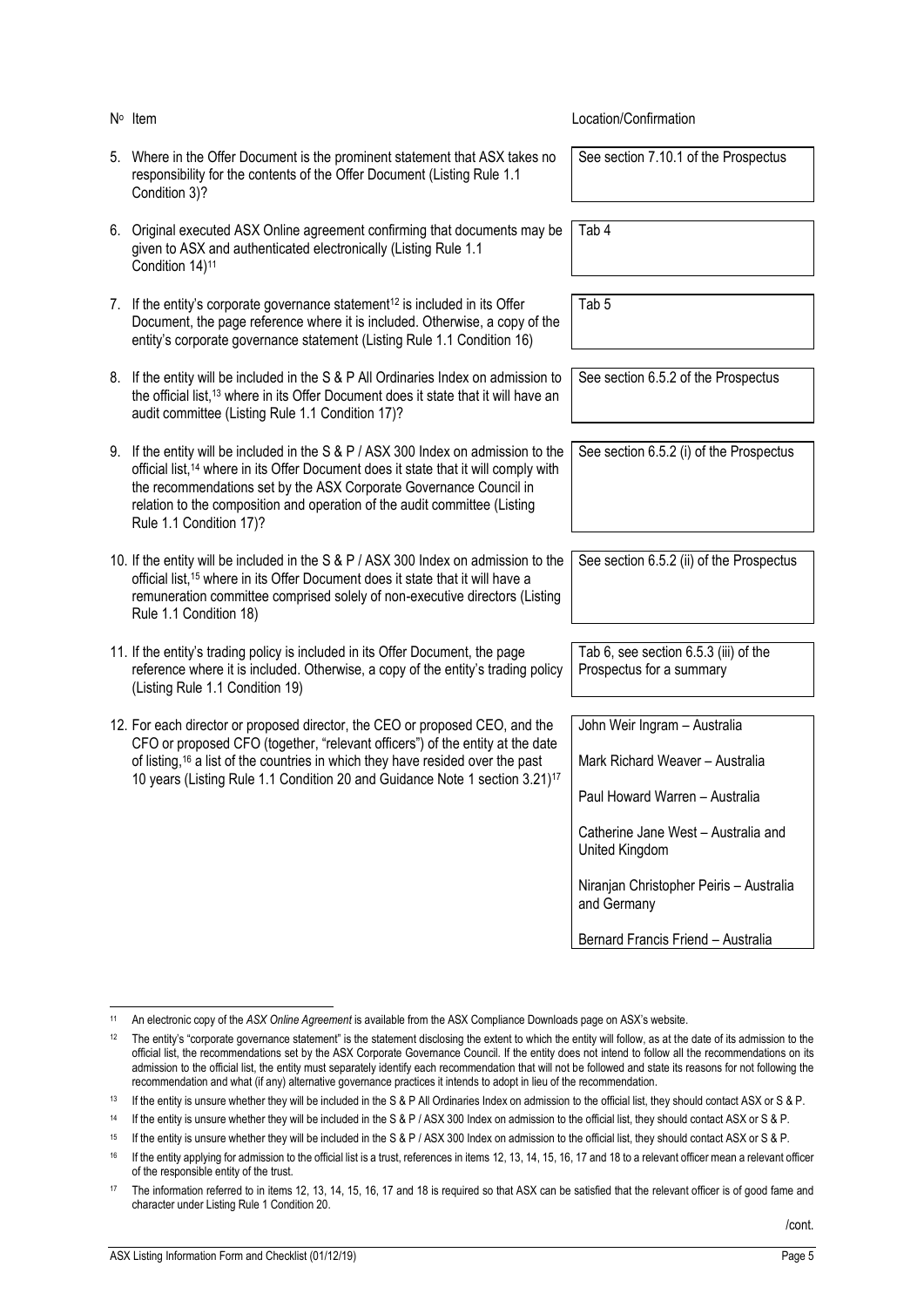<span id="page-6-2"></span><span id="page-6-1"></span>

|    | of a country other than Australia, an original or certified true copy of an                                                                                                                                                                                                                                                                                                                           | and criminal record checks included |
|----|-------------------------------------------------------------------------------------------------------------------------------------------------------------------------------------------------------------------------------------------------------------------------------------------------------------------------------------------------------------------------------------------------------|-------------------------------------|
|    | equivalent national bankruptcy check to that mentioned in item 16 above for<br>each country in which the relevant officer has resided over the past 10 years                                                                                                                                                                                                                                          | together)                           |
|    | (in English or together with a certified English translation) which is not more                                                                                                                                                                                                                                                                                                                       | Catherine West                      |
|    |                                                                                                                                                                                                                                                                                                                                                                                                       |                                     |
| 18 | The sample statutory declaration referred to in item 18 below addresses this requirement. Note that if the relevant officer has used another name or alias<br>(including a maiden name or married name) in the past 10 years, the criminal record and bankruptcy checks referred to in items 14, 15, 16, 17 must cover<br>all of the names or aliases the relevant officer has used over that period. |                                     |
| 19 | The sample statutory declaration referred to in item 18 below also addresses this requirement.                                                                                                                                                                                                                                                                                                        |                                     |
|    |                                                                                                                                                                                                                                                                                                                                                                                                       | /cont.                              |
|    | ASX Listing Information Form and Checklist (01/12/19)                                                                                                                                                                                                                                                                                                                                                 | Page 6                              |
|    |                                                                                                                                                                                                                                                                                                                                                                                                       |                                     |

<span id="page-6-0"></span>

| 14. For each relevant officer who is or has in the past 10 years been a resident<br>of Australia, an original or certified true copy of a national criminal history                                                                                                                                                                                                                                                                                                                                                                                                                                                                                                                                                                                                                                                                                                                                                                                                                                                                                                                                                                                                                                                                                                 | Tab <sub>7</sub>                                                                                                                                                                |
|---------------------------------------------------------------------------------------------------------------------------------------------------------------------------------------------------------------------------------------------------------------------------------------------------------------------------------------------------------------------------------------------------------------------------------------------------------------------------------------------------------------------------------------------------------------------------------------------------------------------------------------------------------------------------------------------------------------------------------------------------------------------------------------------------------------------------------------------------------------------------------------------------------------------------------------------------------------------------------------------------------------------------------------------------------------------------------------------------------------------------------------------------------------------------------------------------------------------------------------------------------------------|---------------------------------------------------------------------------------------------------------------------------------------------------------------------------------|
| check obtained from the Australian Federal Police, a State or Territory police<br>service or a broker accredited by Australian Criminal Intelligence                                                                                                                                                                                                                                                                                                                                                                                                                                                                                                                                                                                                                                                                                                                                                                                                                                                                                                                                                                                                                                                                                                                | John Weir Ingram                                                                                                                                                                |
| Commission which is not more than 12 months old (Listing Rule 1.1<br>Condition 20 and Guidance Note 1 section 3.21)                                                                                                                                                                                                                                                                                                                                                                                                                                                                                                                                                                                                                                                                                                                                                                                                                                                                                                                                                                                                                                                                                                                                                 | Paul Howard Warren                                                                                                                                                              |
|                                                                                                                                                                                                                                                                                                                                                                                                                                                                                                                                                                                                                                                                                                                                                                                                                                                                                                                                                                                                                                                                                                                                                                                                                                                                     | Catherine Jane West                                                                                                                                                             |
|                                                                                                                                                                                                                                                                                                                                                                                                                                                                                                                                                                                                                                                                                                                                                                                                                                                                                                                                                                                                                                                                                                                                                                                                                                                                     | Niranjan Christopher Peiris                                                                                                                                                     |
|                                                                                                                                                                                                                                                                                                                                                                                                                                                                                                                                                                                                                                                                                                                                                                                                                                                                                                                                                                                                                                                                                                                                                                                                                                                                     | <b>Mark Richard Weaver</b>                                                                                                                                                      |
|                                                                                                                                                                                                                                                                                                                                                                                                                                                                                                                                                                                                                                                                                                                                                                                                                                                                                                                                                                                                                                                                                                                                                                                                                                                                     | <b>Bernard Francis Friend</b>                                                                                                                                                   |
| 15. For each relevant officer who is or has in the past 10 years been a resident<br>of a country other than Australia, an original or certified true copy of an<br>equivalent national criminal history check to that mentioned in item 14 above<br>for each country in which the relevant officer has resided over the past<br>10 years (in English or together with a certified English translation) which is<br>not more than 12 months old or, if such a check is not available in any such<br>country, a statutory declaration <sup>19</sup> from the relevant officer confirming that fact<br>and that he or she has not been convicted in that country of:<br>(a) any criminal offence involving fraud, dishonesty, misrepresentation,<br>concealment of material facts or breach of his or her duties as a director<br>or officer of a company or other entity; or<br>(b) any other criminal offence which at the time carried a maximum term of<br>imprisonment of five years or more (regardless of the period, if any, for<br>which he or she was sentenced),<br>or, if that is not the case, a statement to that effect and a detailed<br>explanation of the circumstances involved (Listing Rule 1.1 Condition 20 and<br>Guidance Note 1 section 3.21) | Tab 7 (overseas bankruptcy checks,<br>and criminal record checks included<br>together)<br>Catherine Jane West<br>- United Kingdom<br>Niranjan Christopher Peiris<br>- Germany   |
| 16. For each relevant officer who is or has in the past 10 years been a resident<br>of Australia, an original or certified true copy of a search of the Australian<br>Financial Security Authority National Personal Insolvency Index which is not<br>more than 12 months old (Listing Rule 1.1 Condition 20 and Guidance<br>Note 1 section 3.21)                                                                                                                                                                                                                                                                                                                                                                                                                                                                                                                                                                                                                                                                                                                                                                                                                                                                                                                   | Tab <sub>8</sub><br>John Weir Ingram<br>Paul Howard Warren<br>Catherine Jane West<br>Niranjan Christopher Peiris<br><b>Mark Richard Weaver</b><br><b>Bernard Francis Friend</b> |
| 17. For each relevant officer who is or has in the past 10 years been a resident<br>of a country other than Australia, an original or certified true copy of an<br>oquivalent patienal bankruptev sheek to that mentioned in item 16 above for                                                                                                                                                                                                                                                                                                                                                                                                                                                                                                                                                                                                                                                                                                                                                                                                                                                                                                                                                                                                                      | Tab 8 (overseas bankruptcy checks,<br>and criminal record checks included<br>$t$ nnathar)                                                                                       |

Item Location/Confirmation

N/A

13. For each relevant officer, a list of any other names or alias they have used in the past 10 years, including any maiden name or married name<sup>18</sup> (Listing

Rule 1.1 Condition 20 and Guidance Note 1 section 3.21)

together)

 $\frac{1}{8}$ 

N° Item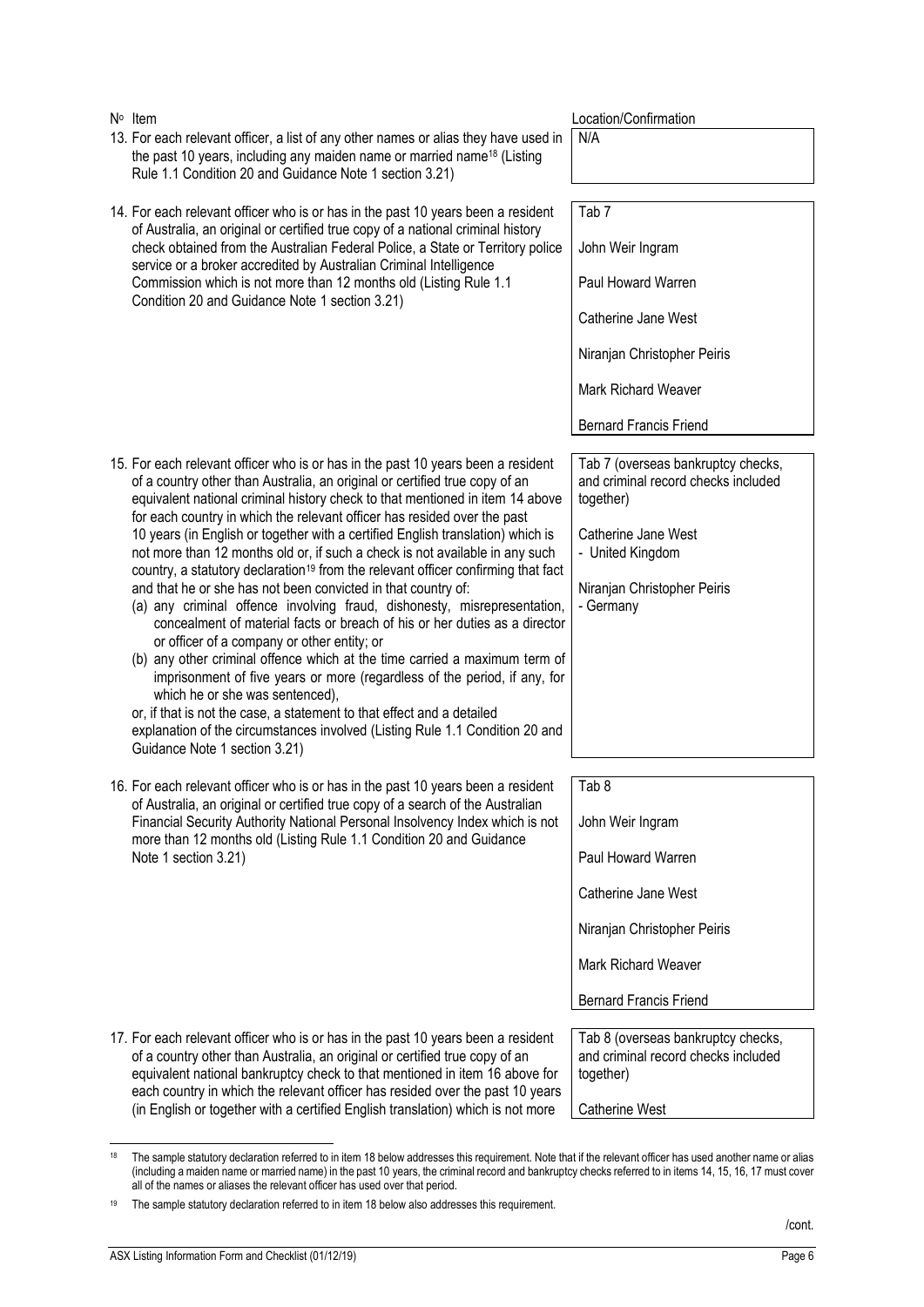statutory declaration<sup>20</sup> from the relevant officer confirming that fact and that he or she has not been declared a bankrupt or been an insolvent under administration in that country or, if that is not the case, a statement to that effect and a detailed explanation of the circumstances involved (Listing Rule 1.1 Condition 20 and Guidance Note 1 section 3.21) - Germany 18. A statutory declaration<sup>21</sup> from each relevant officer officer specifying whether they have used any other name or alias in the past 10 years and confirming (a) the relevant officer has not been the subject of any criminal or civil penalty proceedings or other enforcement action by any government agency in which he or she was found to have engaged in behaviour involving fraud, dishonesty, misrepresentation, concealment of material facts or breach of duty; (b) the relevant officer has not been refused membership of, or had their membership suspended or cancelled by, any professional body on the ground that he or she has engaged in behaviour involving fraud, dishonesty, misrepresentation, concealment of material facts or breach of (c) the relevant officer has not been the subject of any disciplinary action (including any censure, monetary penalty or banning order) by a securities exchange or other authority responsible for regulating securities markets for failure to comply with his or her obligations as a director or officer of a listed entity; (d) no listed entity of which he or she was a relevant officer (or, in the case of Tab 9

a listed trust, in respect of which he or she was a relevant officer of the responsible entity of the trust) at the time of the relevant conduct has been the subject of any disciplinary action (including any censure, monetary penalty, suspension of trading or termination of listing) by a securities exchange or other authority responsible for regulating securities markets for failure to comply with its obligations under the Listing Rules applicable to that entity; and

than 12 months old or if such a check is not available in any such country, a

(e) the relevant officer is not aware of any pending or threatened investigation or enquiry by a government agency, professional body, securities exchange or other authority responsible for regulating securities markets that could lead to proceedings or action of the type described in (a), (b), (c) or (d) above,

or, if the relevant officer is not able to give such confirmation, a statement to that effect and a detailed explanation of the circumstances involved (Listing Rule 1.1 Condition 20 and Guidance Note 1 section 3.21)

- 19. A specimen certificate/holding statement for each class of securities to be quoted or a specimen holding statement for CDIs (as applicable)
- 20. Please either:

1

N<sup>o</sup> Item

<span id="page-7-0"></span>that:

duty;

- (a) enter "Confirmed" in the column to the right to confirm that the entity has not previously applied for, and been refused or withdrawn its application for, admission to the official list of another securities exchange, or
- (b) attach a statement explaining the circumstances and state the location of that statement

The sample statutory declaration referred to in item [18](#page-7-0) below also addresses this requirement.

Location/Confirmation

- United Kingdom

Niranjan Christopher Peiris

| Tab <sub>9</sub>              |
|-------------------------------|
| John Weir Ingram              |
| Paul Howard Warren            |
| Catherine Jane West           |
| Niranjan Christopher Peiris   |
| Mark Richard Weaver           |
| <b>Bernard Francis Friend</b> |
|                               |
|                               |
|                               |
|                               |
|                               |
|                               |
|                               |
|                               |
|                               |
|                               |
|                               |

Tab 10

Confirmed.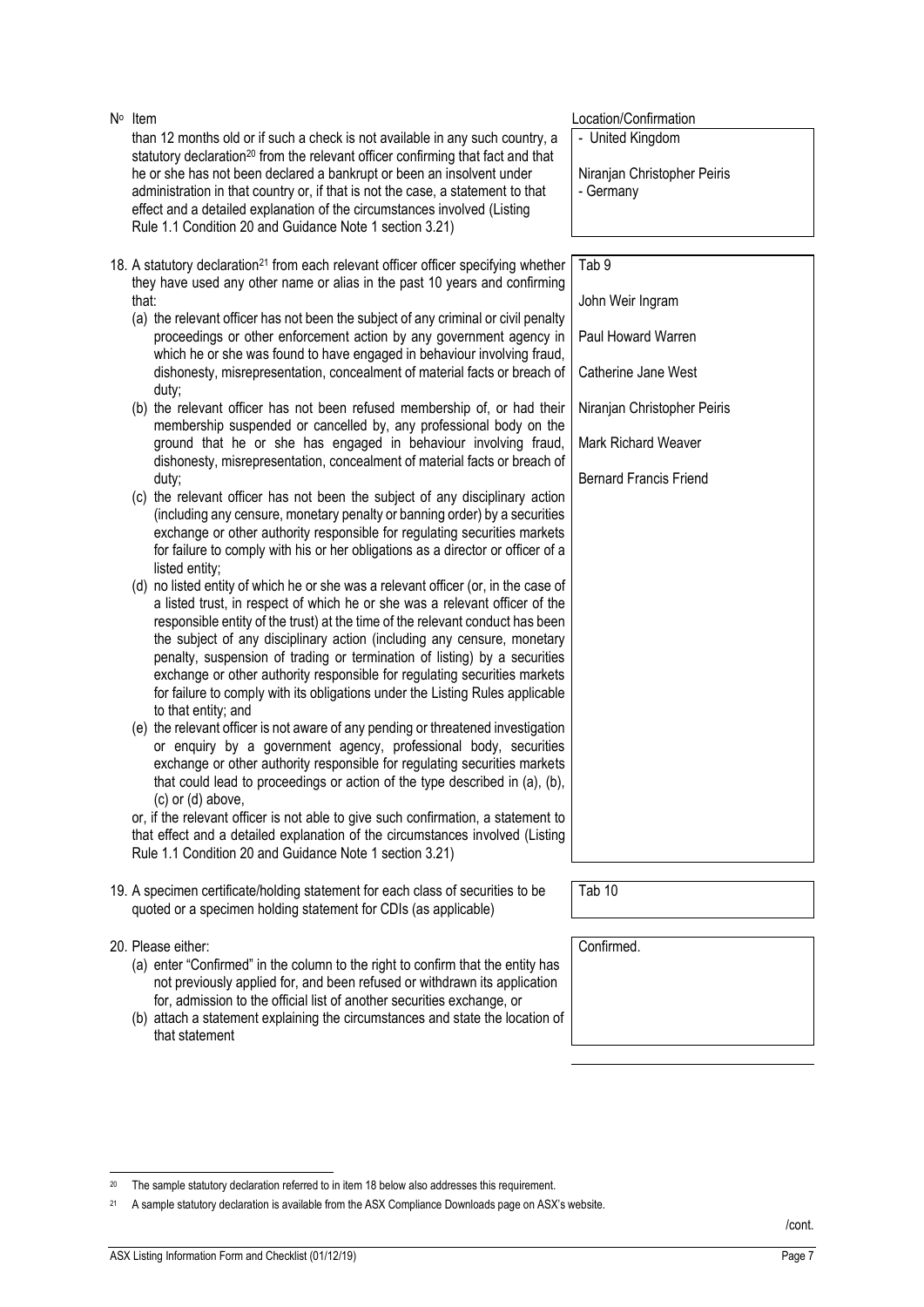- N<sup>o</sup> Item Location/Confirmation 21. Please enter "Confirmed" in the column to the right to confirm that the entity has paid its initial listing fee <sup>22</sup> Confirmed – paid by the Company on Monday, 15 March 2021 **All entities – group structure** 22. Where in the Offer Document is there a diagram showing the group structure of the entity, identifying (where applicable) each material child entity and the nature and location of the business activities it undertakes **Prospectus**
- 23. If the entity has any material child entities, where in the Offer Document is there a list of all such child entities stating, in each case, its name, where it is incorporated or established, the nature of its business and the entity's percentage holding in it?
- 24. If the entity has any material investments in associated entities for which it will apply equity accounting, where in the Offer Document is there a list of all such associated entities stating, in each case, its name, where it is incorporated or established, the nature of its business and the entity's percentage holding in it?
- 25. If the entity has a material interest in a joint venture, where in the Offer Document is there a description of the joint venture agreement, including the parties to the agreement and their respective rights and obligations under the agreement?
- 26. If the entity does not hold its material assets and business operations directly itself or indirectly through a child entity, where in the Offer Document is there an explanation of why that structure has been employed and the risks associated with it?

### **All entities – capital structure**

- <span id="page-8-0"></span>27. Where in the Offer Document is there a table showing the existing and proposed capital structure of the entity, broken down as follows:
	- (a) the number and class of each equity security and each debt security currently on issue; and
	- (b) the number and class of each equity security and each debt security proposed to be issued between the date of this application and the date the entity is admitted to the official list; and
	- (c) the resulting total number of each class of equity security and debt security proposed to be on issue at the date the entity is admitted to the official list; and
	- (d) the number and class of each equity security proposed to be issued following admission in accordance with material contracts or agreements?

Note: This applies whether the securities are to be quoted on ASX or not. If the entity is proposing to issue a minimum, maximum or oversubscription number of securities, the table should be presented to disclose each scenario.

Bank: National Australia Bank Account Name: ASX Operations Pty Ltd BSB: 082 057 A/C: 494728375 Swift Code (Overseas Customers): NATAAU3202S See section 7.1.5 and 9.3 of the

See section 9.3 of the Prospectus

N/A

N/A

N/A

See section 7.1.5 of the Prospectus

j  $22$  See Guidance Notes 15 and 15A for the fees payable on the application. You can also use the ASX online equity listing fees calculator: http://www.asx.com.au/prices/cost-listing.htm. Payment should be made either by cheque made payable to ASX Operations Pty Ltd or by electronic funds transfer to the following account:

If payment is made by electronic funds transfer, please email your remittance advice t[o ar@asx.com.au](mailto:ar@asx.com.au) or fax it to (612) 9227-0553, describing the payment as the "initial listing fee" and including the name of the entity applying for admission, the ASX home branch where the entity has lodged its application (ie Sydney, Melbourne or Perth) and the amount paid.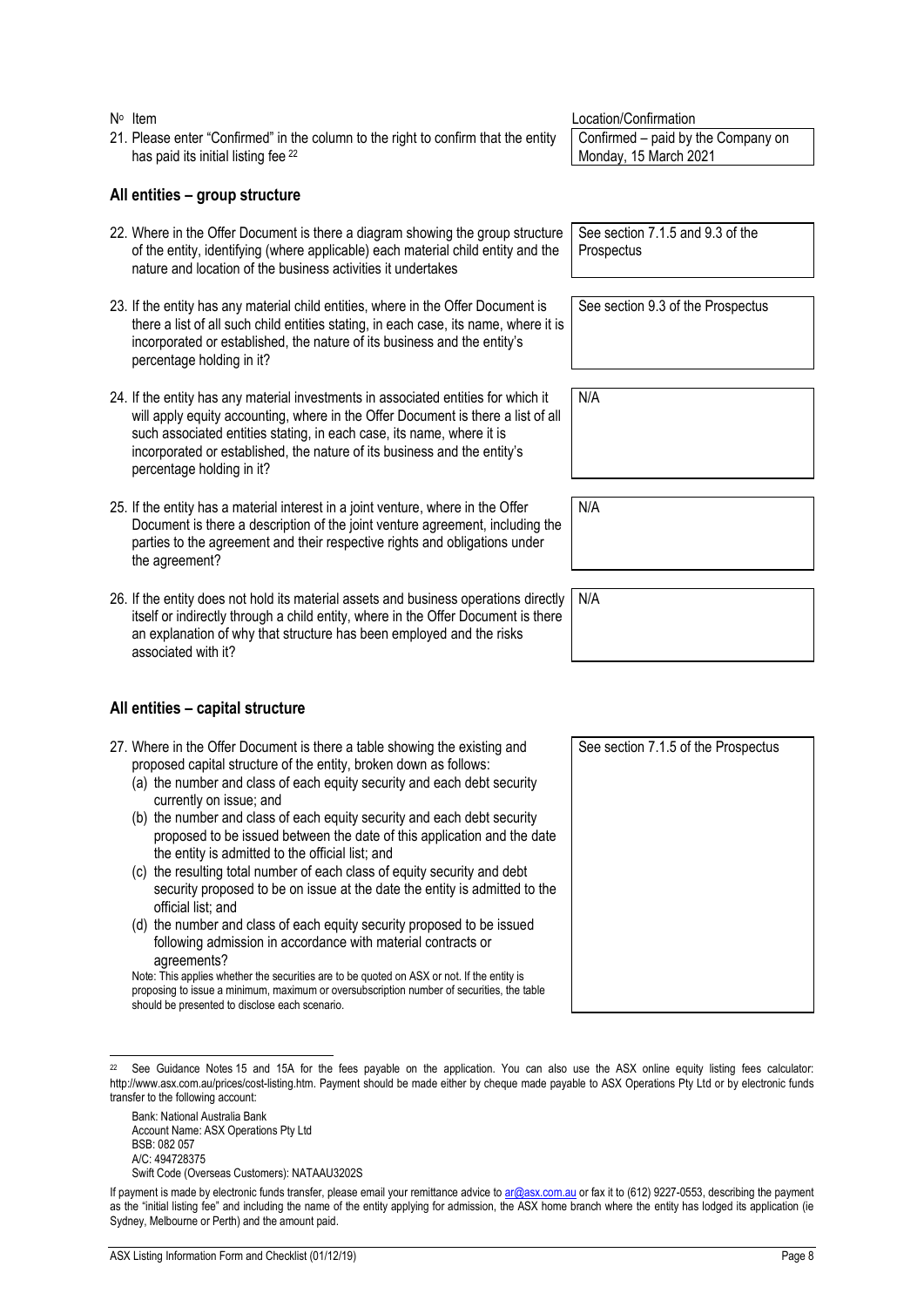| $N^{\circ}$ Item |                                                                                                                                                                                                                                                                                                                                                                                                                                                                                                                                                                                                                                                                                                                                                                                                                                                                                                                                                                                                                                              | Location/Confirmation                                                                                                                                                                                                                                                                                                                                                                                                                                                                                                                                                                                                                                                                           |
|------------------|----------------------------------------------------------------------------------------------------------------------------------------------------------------------------------------------------------------------------------------------------------------------------------------------------------------------------------------------------------------------------------------------------------------------------------------------------------------------------------------------------------------------------------------------------------------------------------------------------------------------------------------------------------------------------------------------------------------------------------------------------------------------------------------------------------------------------------------------------------------------------------------------------------------------------------------------------------------------------------------------------------------------------------------------|-------------------------------------------------------------------------------------------------------------------------------------------------------------------------------------------------------------------------------------------------------------------------------------------------------------------------------------------------------------------------------------------------------------------------------------------------------------------------------------------------------------------------------------------------------------------------------------------------------------------------------------------------------------------------------------------------|
|                  | 28. If any class of securities referred to in the table mentioned in item 27 are not<br>ordinary securities, where in the Offer Document does it disclose the terms<br>applicable to those securities?<br>Note: This applies whether the securities are to be quoted on ASX or not.<br>For equity securities (other than options to acquire unissued securities or convertible debt<br>securities), this should state whether they are fully paid or partly paid; if they are partly paid, the<br>amount paid up and the amount owing per security; voting rights; rights to dividends or<br>distributions; and conversion terms (if applicable).<br>For options to acquire unissued securities, this should state the number outstanding, exercise<br>prices; exercise terms and expiry dates.<br>For debt securities or convertible debt securities, this should state their nominal or face value;<br>rate of interest; dates of payment of interest; date and terms of repayment or redemption; and<br>conversion terms (if applicable). | N/A                                                                                                                                                                                                                                                                                                                                                                                                                                                                                                                                                                                                                                                                                             |
|                  | 29. Where in the Offer Document does it confirm that the entity's free float at the<br>time of listing will be not less than 20% (Listing Rule 1.1 Condition 7)?                                                                                                                                                                                                                                                                                                                                                                                                                                                                                                                                                                                                                                                                                                                                                                                                                                                                             | See section 7.1.5 of the Prospectus                                                                                                                                                                                                                                                                                                                                                                                                                                                                                                                                                                                                                                                             |
|                  | 30. Where in the Offer Document does it confirm that the issue/sale price of all<br>securities for which the entity seeks quotation is at least 20 cents in cash<br>(Listing Rule 2.1 Condition 2)?                                                                                                                                                                                                                                                                                                                                                                                                                                                                                                                                                                                                                                                                                                                                                                                                                                          | See the "Key Offer Statistics" section of<br>the Prospectus                                                                                                                                                                                                                                                                                                                                                                                                                                                                                                                                                                                                                                     |
|                  | 31. If the entity has or proposes to have any options on issue, where in the Offer<br>Document does it confirm that the exercise price for each underlying security<br>is at least 20 cents in cash (Listing Rule 1.1 Condition 12)?                                                                                                                                                                                                                                                                                                                                                                                                                                                                                                                                                                                                                                                                                                                                                                                                         | See section 6.4.8 and 6.4.9 of the<br>Prospectus - titled 'Short Term<br>Incentive Plan and Long-Term Incentive<br>Plan, respectively. See section 9.15.2 of<br>the Prospectus - titled 'ASX<br>confirmations' where the Company has<br>made an application for a waiver from<br>Condition 12 of Listing Rule 1,1 in<br>respect of Performance Rights and<br>Shares to be issued with an exercise<br>price that is less than 20 cents. On 31<br>March 2021, ASX provided in-principle<br>advice that a waiver from Listing Rule<br>1.1 condition 12 is not required given all<br>rights under the IPO Grant to CEO and<br>CFO, the LTI Plan and the STI Plan will<br>be issued after admission. |
|                  | 32. If the entity has any partly paid securities and it is not a no liability company,<br>where in the Offer Document does it disclose the entity's call program,<br>including the date and amount of each proposed call and whether it allows<br>for any extension for payment of a call (Listing Rule 2.1 Condition 4)?                                                                                                                                                                                                                                                                                                                                                                                                                                                                                                                                                                                                                                                                                                                    | N/A                                                                                                                                                                                                                                                                                                                                                                                                                                                                                                                                                                                                                                                                                             |
|                  | 33. Is the entity proposing to offer any securities by way of a bookbuild? If so,<br>please enter "Confirmed" in the column to the right to indicate that the entity<br>is aware of the disclosure requirements for bookbuilds in Annexure A to<br>Guidance Note 1 and has made appropriate arrangements with the<br>bookrunner to obtain this information.                                                                                                                                                                                                                                                                                                                                                                                                                                                                                                                                                                                                                                                                                  | Confirmed.                                                                                                                                                                                                                                                                                                                                                                                                                                                                                                                                                                                                                                                                                      |
|                  | All entities - business information                                                                                                                                                                                                                                                                                                                                                                                                                                                                                                                                                                                                                                                                                                                                                                                                                                                                                                                                                                                                          |                                                                                                                                                                                                                                                                                                                                                                                                                                                                                                                                                                                                                                                                                                 |
|                  | 34. Where in the Offer Document is there a description of the history of the<br>entity?                                                                                                                                                                                                                                                                                                                                                                                                                                                                                                                                                                                                                                                                                                                                                                                                                                                                                                                                                      | See section 3.2 of the Prospectus -<br>titled 'Company History'                                                                                                                                                                                                                                                                                                                                                                                                                                                                                                                                                                                                                                 |
|                  | 35. Where in the Offer Document is there a description of the entity's existing<br>and proposed activities and level of operations?                                                                                                                                                                                                                                                                                                                                                                                                                                                                                                                                                                                                                                                                                                                                                                                                                                                                                                          | See section 3.3, 3.5, 3.6 and 3.7 of the<br>Prospectus - titled 'Company Overview'                                                                                                                                                                                                                                                                                                                                                                                                                                                                                                                                                                                                              |
|                  | 36. Where in the Offer Document is there a description of the material business<br>risks the entity faces?                                                                                                                                                                                                                                                                                                                                                                                                                                                                                                                                                                                                                                                                                                                                                                                                                                                                                                                                   | See section 5 of the Prospectus - titled<br>'Key Risks'                                                                                                                                                                                                                                                                                                                                                                                                                                                                                                                                                                                                                                         |
|                  |                                                                                                                                                                                                                                                                                                                                                                                                                                                                                                                                                                                                                                                                                                                                                                                                                                                                                                                                                                                                                                              |                                                                                                                                                                                                                                                                                                                                                                                                                                                                                                                                                                                                                                                                                                 |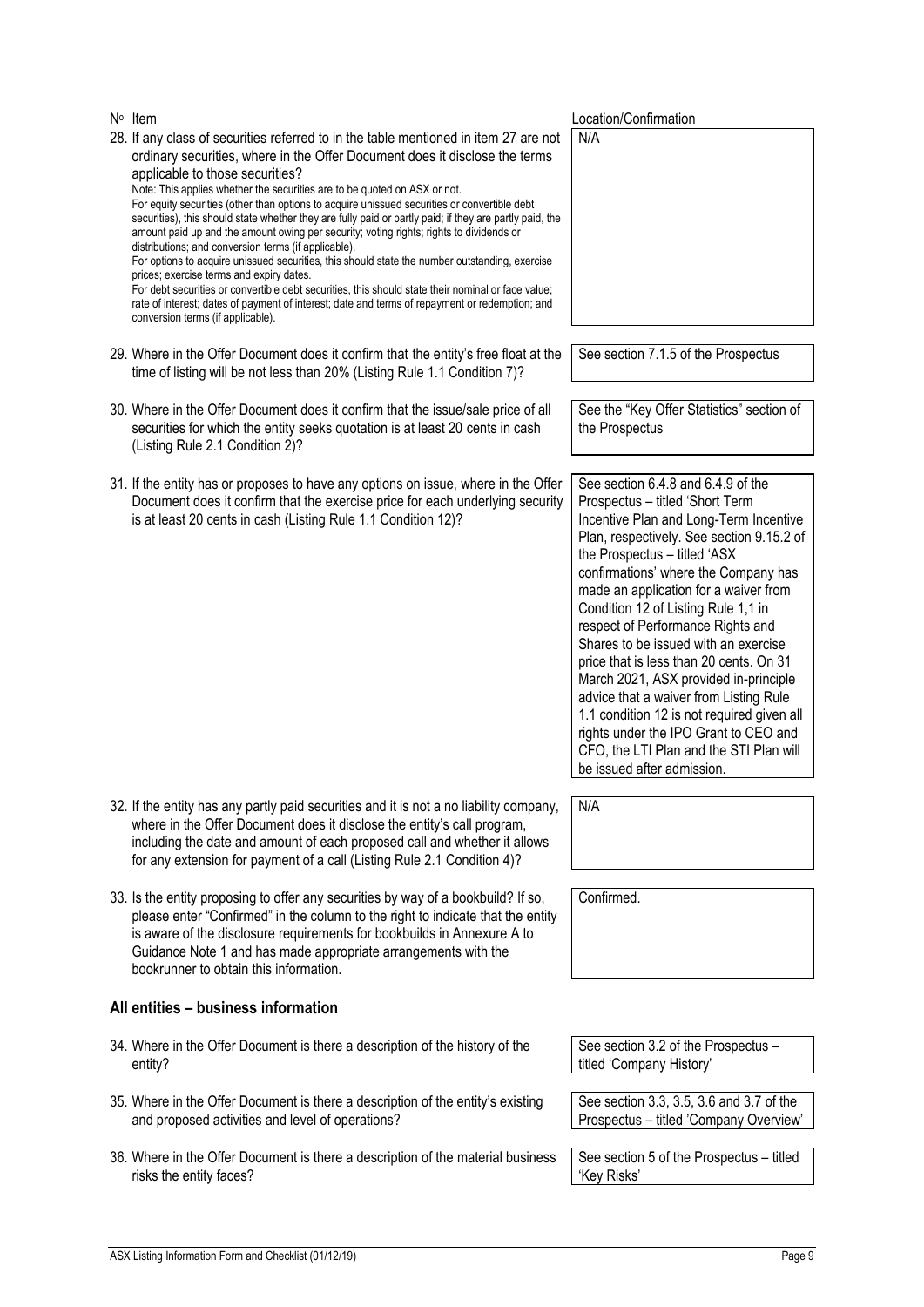N<sup>o</sup> Item

37. Where in the Offer Document is there a table setting out the proposed use of the proceeds of the offer?

### **All entities – related parties, promoters and advisers**

38. Has the entity undertaken a placement of securities in the last 2 years in which a related party or their associates, a promoter or their associates, or an adviser involved in the offer or their associates, have participated?

If so, please attach a statement

- (a) explaining the circumstances of the placement;
- (b) listing the names and addresses of the participants in the placement, the number of securities they received in the placement and the consideration they provided for those securities; and
- (c) identifying the participants in the placement who are a related party or associate of a related party, a promoter or associate of a promoter, or an adviser or an associate of an adviser.
- 39. Does an adviser to the offer have a material interest in the success of the offer over and above normal professional fees for services rendered in connection with the offer?

If so, where in the Offer Document is there a clear and concise statement explaining in one location all of the interests that adviser has in the success of the offer, including (without limitation):

- (a) the number and type of securities in the entity in which the adviser and its associates currently have a relevant interest;
- (b) details of the consideration paid or provided by the adviser or its associates for the securities referred to in (a) above;
- (c) the fees or other consideration the adviser or an associate may receive for services provided in connection with the offer;
- (d) the fees or other consideration the adviser or an associate may receive under any ongoing mandate they may have with the entity post the offer;
- (e) if the consideration in (c) or (d) above includes any convertible securities (including options, performance shares or performance rights), details of the number and terms of those securities, the percentage of the entity's issued capital at listing they will convert into if they are converted, the value the entity believes the convertible securities are worth and the basis on which the entity has determined that value; and
- (f) if the adviser or any of its associates have participated in a placement of securities by the entity in the preceding 2 years, full details of the securities they received in the placement and the consideration they pai or provided for those securities?

### **All entities – other information and documents**

- 40. Where in the Offer Document is there a description of the entity's proposed dividend/distribution policy?
- 41. Does the entity have or propose to have a dividend or distribution reinvestment plan?

If so, where are the existence and material terms of the plan disclosed in the Offer Document?

A copy of the terms of the plan N/A

Location/Confirmation

See section 7.1.3 of the Prospectus – titled 'Details of the Offer'

N/A

|              | N/A |  |
|--------------|-----|--|
|              |     |  |
|              |     |  |
|              |     |  |
|              |     |  |
|              |     |  |
|              |     |  |
| r;<br>s<br>f |     |  |
|              |     |  |
|              |     |  |
|              |     |  |
| f            |     |  |
| id           |     |  |
|              |     |  |

See section 4.13 of the Prospectus – titled 'Dividend Policy'

N/A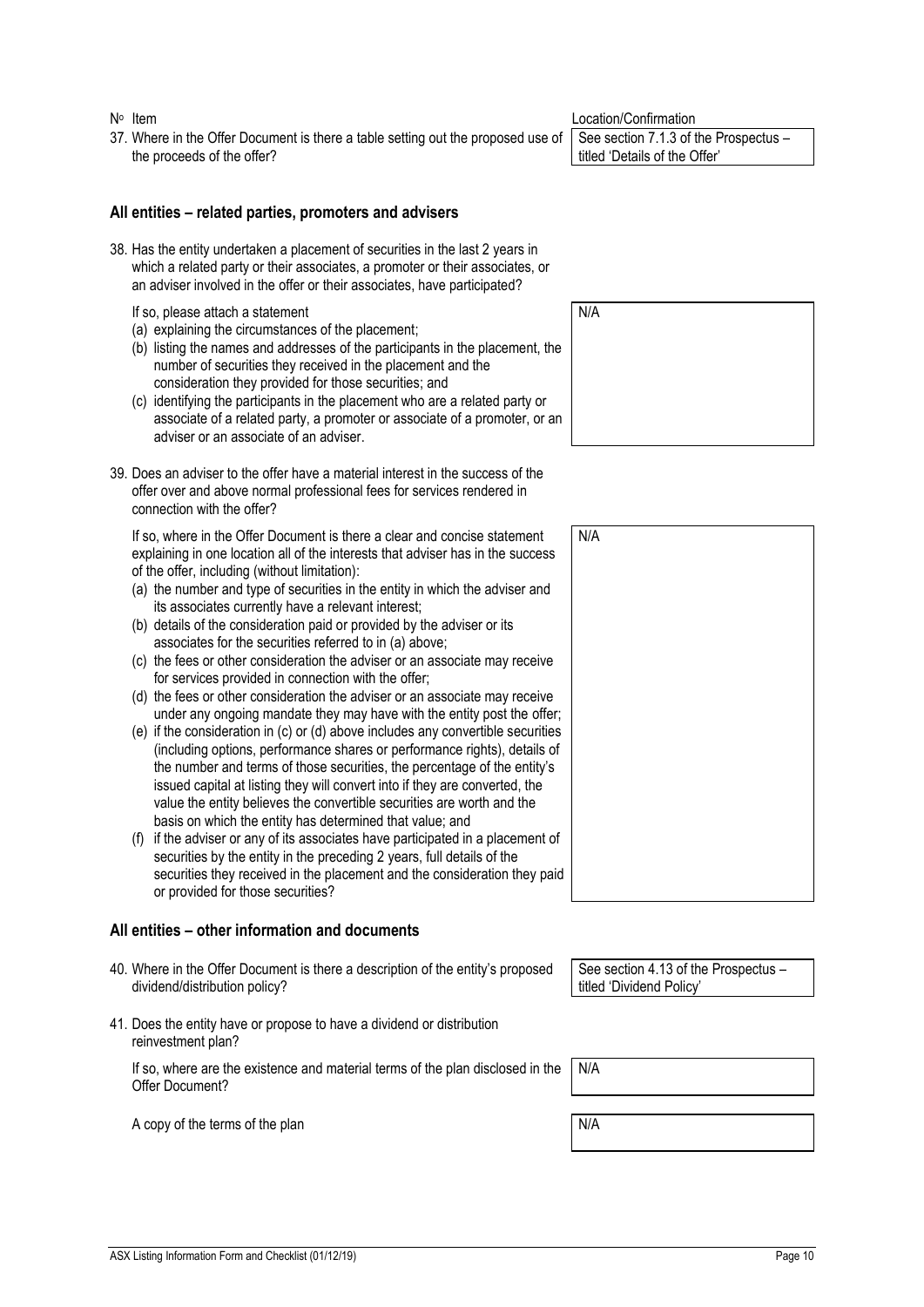| N° Item<br>42. Does the entity have or propose to have an employee incentive scheme?                                                                                                                                                                                                                                                                                                                                                                                                                                                                                                                                                                                                                                                                                                                                                                                                                                       | Location/Confirmation                                                                                                                                                                                                   |
|----------------------------------------------------------------------------------------------------------------------------------------------------------------------------------------------------------------------------------------------------------------------------------------------------------------------------------------------------------------------------------------------------------------------------------------------------------------------------------------------------------------------------------------------------------------------------------------------------------------------------------------------------------------------------------------------------------------------------------------------------------------------------------------------------------------------------------------------------------------------------------------------------------------------------|-------------------------------------------------------------------------------------------------------------------------------------------------------------------------------------------------------------------------|
| If so, where are the existence and material terms of the scheme disclosed in<br>the Offer Document?                                                                                                                                                                                                                                                                                                                                                                                                                                                                                                                                                                                                                                                                                                                                                                                                                        | See section 6.4.8 and 6.4.9 of the<br>Prospectus - titled 'Short Term<br>Incentive Plan' and 'Long Term<br>Incentive Plan', respectively                                                                                |
| Where in the Offer Document is there a statement as to whether directors <sup>23</sup><br>are entitled to participate in the scheme and, if they are, the extent to which<br>they currently participate or are proposed to participate?                                                                                                                                                                                                                                                                                                                                                                                                                                                                                                                                                                                                                                                                                    | See section 6.4.7, 6.4.8 and 6.4.9 of the<br>Prospectus - titled 'Executive<br>Remuneration', 'Short Term Incentive<br>Plan' and 'Long Term Incentive Plan',<br>respectively                                            |
| A copy of the terms of the scheme                                                                                                                                                                                                                                                                                                                                                                                                                                                                                                                                                                                                                                                                                                                                                                                                                                                                                          | Tab 11                                                                                                                                                                                                                  |
| 43. Has the entity entered into any material contracts (including any underwriting<br>agreement relating to the securities to be quoted on ASX)? <sup>24</sup>                                                                                                                                                                                                                                                                                                                                                                                                                                                                                                                                                                                                                                                                                                                                                             |                                                                                                                                                                                                                         |
| If so, where are the existence and main terms of those material contracts<br>disclosed in the Offer Document?                                                                                                                                                                                                                                                                                                                                                                                                                                                                                                                                                                                                                                                                                                                                                                                                              | See section 9.6, 9.7, 9.8, 9.11 and 9.12<br>of the Prospectus - titled 'Underwriting<br>Agreement', 'Voluntary Escrow<br>Arrangements', 'Property Acquisitions',<br>'Lease Arrangements', 'Other Material<br>Contracts' |
| Copies of all of the material contracts referred to in the Offer Document                                                                                                                                                                                                                                                                                                                                                                                                                                                                                                                                                                                                                                                                                                                                                                                                                                                  | Enclosed - Tab 12<br><b>Underwriting Agreement</b><br><b>Voluntary Escrow Deeds</b><br>Sale Deed Poll<br>All other material contracts have been<br>provided to ASX via the Project Beyond<br>Ansarada data room.        |
| 44. If the entity is not an externally managed trust and the following information<br>is included in the Offer Document, the page reference where it is included.<br>Otherwise, either a summary of the material terms of, or a copy of, any<br>employment, service or consultancy agreement the entity or a child entity<br>has entered into with:<br>(a) its CEO or proposed CEO;<br>(b) any of its directors or proposed directors; or<br>(c) any other person or entity who is a related party of the persons referred<br>to in (a) or (b) above (Listing Rule $3.16.4$ )<br>Note: this requirement does not apply to an externally managed trust. If the entity applying for<br>admission to the official list is an internally managed trust, references to a CEO, proposed CEO,<br>director or proposed director mean a CEO, proposed CEO, director or proposed director of the<br>responsible entity of the trust. | See section 6.4.3 and 6.4.7 of the<br>Prospectus - titled 'Executive<br>Remuneration'                                                                                                                                   |
| 45. Please enter "Confirmed" in the column to the right to indicate that the<br>material contracts summarised in the Offer Document include, in addition to<br>those mentioned in item 44, any other material contract(s) the entity or a<br>child entity has entered into with:<br>(a) its CEO or proposed CEO;<br>(b) any of its directors or proposed directors; or<br>(c) any other person or entity who is a related party of the persons referred<br>to in (a) or (b) above<br>Note: this requirement does not apply to an externally managed trust. If the entity applying for<br>admission to the official list is an internally managed trust, references to a CEO, proposed CEO,                                                                                                                                                                                                                                 | Confirmed. See section 6.7 of the<br>Prospectus - titled 'Related Party<br>Arrangements'                                                                                                                                |

<span id="page-11-0"></span>j  $^{23}$  If the entity applying for admission to the official list is a trust, references to a director mean a director of the responsible entity of the trust.

<sup>&</sup>lt;sup>24</sup> It will assist ASX if the material contracts are provided both in hard copy and in electronic format.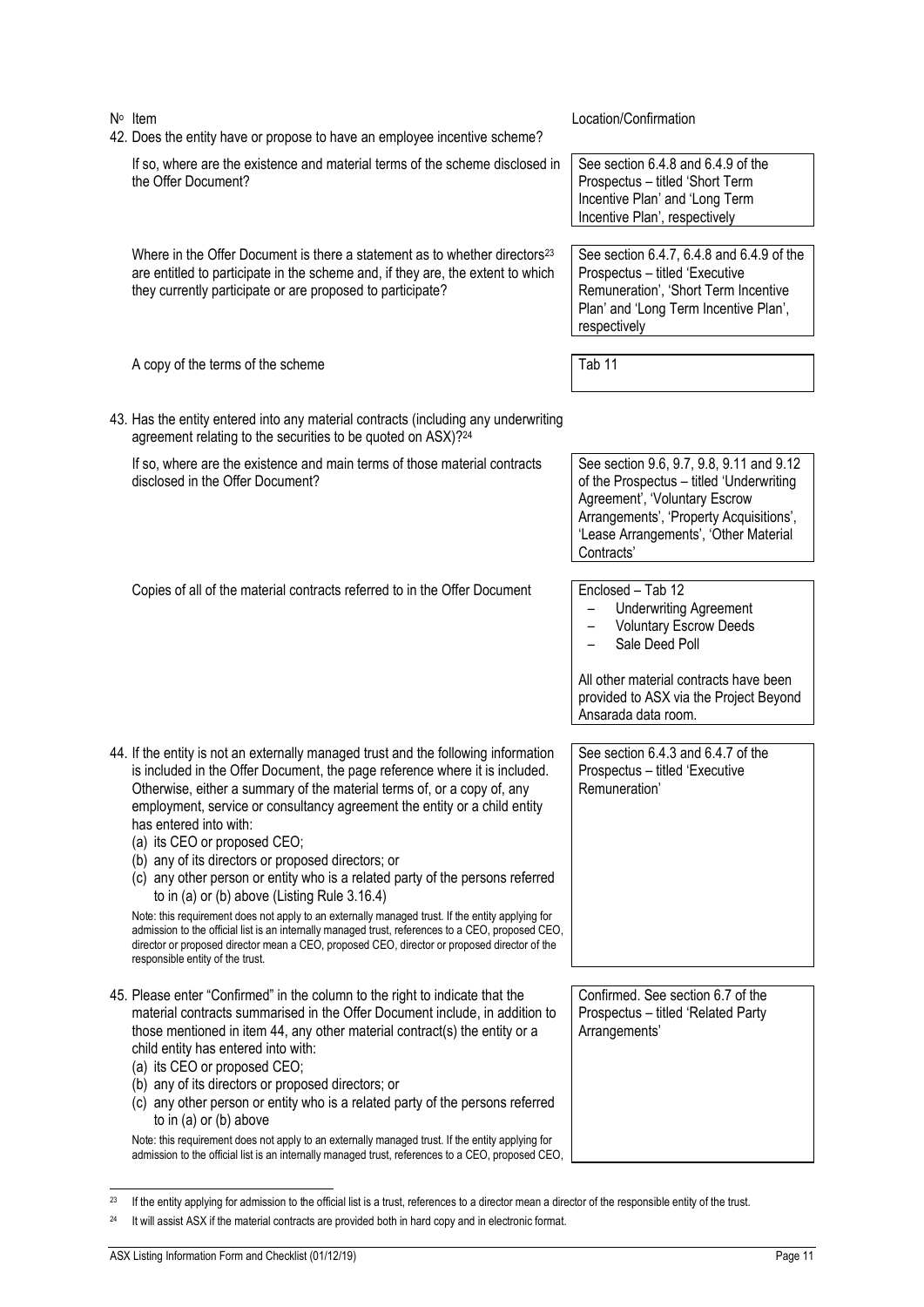or independent accountant.

j

N<sup>o</sup> Item

director or proposed director mean a CEO, proposed CEO, director or proposed director of the responsible entity of the trust.

- 46. Please enter "Confirmed" in the column to the right to indicate that all information that a reasonable person would expect to have a material effect on the price or value of the securities to be quoted is included in or provided with this Information Form and Checklist
- 47. A copy of the entity's most recent annual report N/A

### **Entities that are trusts**

- 48. Evidence that the entity is a registered managed investment scheme or has an exemption from ASIC from that requirement (Listing Rule 1.1 Condition 5(a))
- 49. If the entity is exempted from the requirement to be a registered managed investment scheme, evidence that its responsible entity is either an Australian company or registered as a foreign company carrying on business in Australia under the Corporations Act (Listing Rule 1.1 Condition 5(b))
- 50. Please enter "Confirmed" in the column to the right to indicate that the responsible entity is not under an obligation to allow a security holder to withdraw from the trust (Listing Rule 1.1 Condition 5(c))

### **Entities applying under the profit test (Listing Rule 1.2)**

- 51. Evidence that the entity is a going concern or the successor of a going concern (Listing Rule 1.2.1)
- 52. Evidence that the entity has been in the same main business activity for the last 3 full financial years (Listing Rule 1.2.2)
- 53. Audited accounts for the last 3 full financial years, including the audit reports (Listing Rule 1.2.3(a))
- 54. If the entity's last financial year ended more than 6 months and 75 days before the date of this application, audited or reviewed accounts for the last half year (or longer period if available), including the audit report or review (Listing Rule 1.2.3(b))
- 55. A reviewed pro forma statement of financial position, including the review (Listing Rule  $1.2.3(c)$ )<sup>25</sup>

<sup>25</sup> The review must be conducted by a registered company auditor (or if the entity is a foreign entity, an overseas equivalent of a registered company auditor)

### Location/Confirmation

Confirmed

N/A

N/A

| N/A |  |  |  |
|-----|--|--|--|
|     |  |  |  |
|     |  |  |  |

Tab 13 – Audited accounts of PWA Holdings One Pty Ltd for financial years ended 30 June 2018, 30 June 2019 and half financial year ended 31 December 2020 – Management Accounts for the period ended 28 February 2021

Tab 13 – Audited accounts of PWA Holdings One Pty Ltd for financial years ended 30 June 2018, 30 June 2019 and half year ended 31 December 2020

Tab 13

Tab 13

- Audited accounts of PWA Holdings One Pty Ltd for financial years ended 30 June 2018, 30 June 2019 and half financial year ended 31 December 2020
- Management Accounts for the period ended 28 February 2021

See section 4.6 of the Prospectus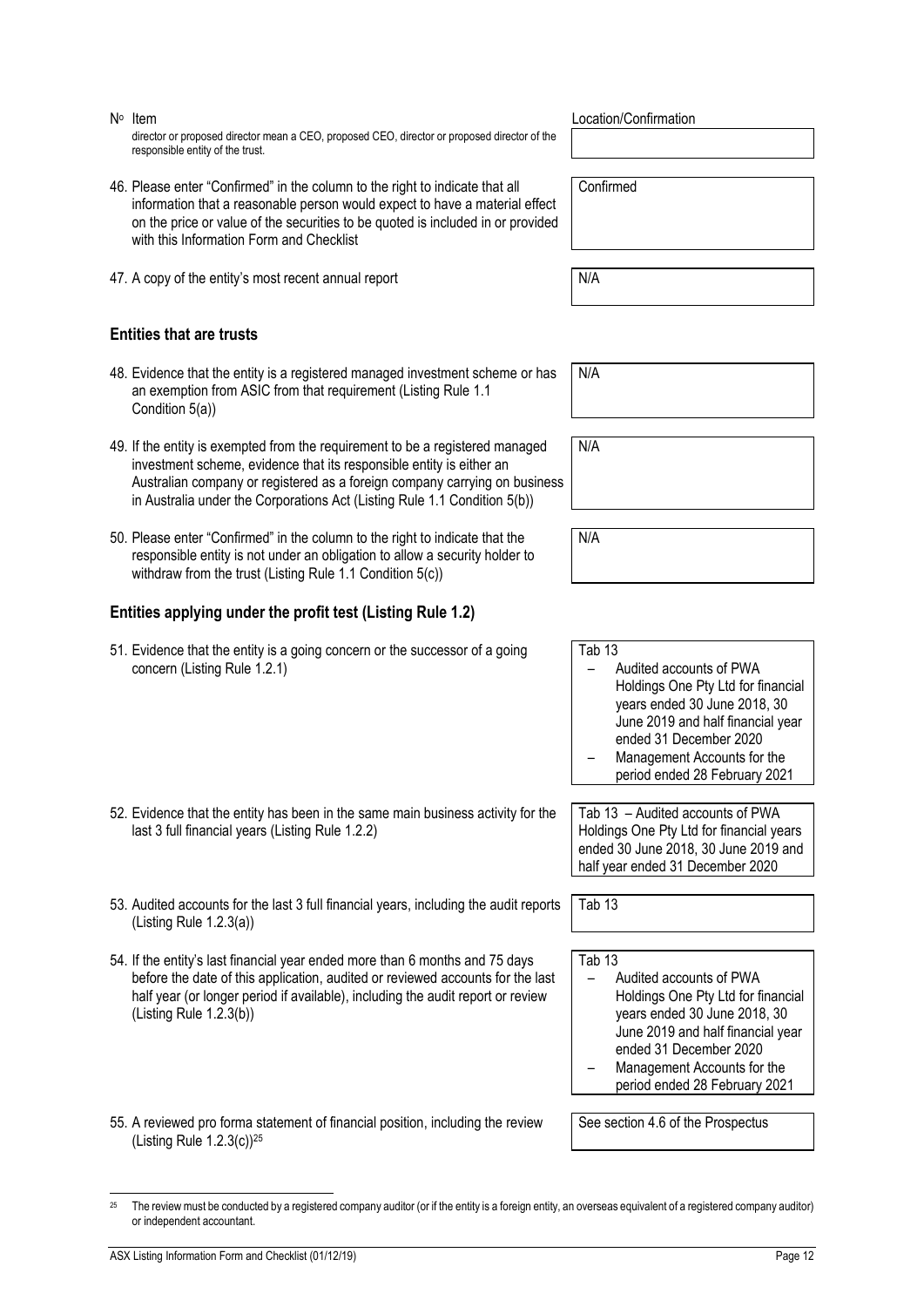N<sup>o</sup> Item Location/Confirmation 56. Evidence that the entity's aggregated profit from continuing operations for the last 3 full financial years has been at least \$1 million (Listing Rule 1.2.4) As per audited Peter Warren Automotive Holdings Ltd financial statements: 1HY21: \$21.10m FY20: \$8.91m FY19: (\$0.44m) FY18: \$12.96m Tab 13 Please note that the FY18 profit from continuing operations is prepared on a pre-AASB 16 adoption basis, while for the subsequent years/reporting periods AASB16 has been adopted. 57. Evidence that the entity's profit from continuing operations in the past 12 months to a date no more than 2 months before the date of this application has exceeded \$500,000 (Listing Rule 1.2.5) As per interim audited Peter Warren Automotive Holdings Ltd financial statement: 1HY21: \$21.10m FY20: \$8.91m Tab 13 58. Is there a statement in the Offer Document that the entity's directors<sup>26</sup> have made enquiries and nothing has come to their attention to suggest that the entity is not continuing to earn profit from continuing operations up to the date of the Offer Document If so, where is it? See section 9.21 of the Prospectus – titled 'Statement of Directors'

If not, please attach such a statement signed by all of the entity's directors $27$ (Listing Rule 1.2.6)

## **Entities applying under the assets test (Listing Rule 1.3)**

59. Evidence that the entity has:

- (a) if it is not an investment entity, net tangible assets of at least \$4 million (after deducting the costs of fund raising) or a market capitalisation of at least \$15 million;
- (b) if it is an investment entity other than pooled development fund, net tangible assets of at least \$15 million; or
- (c) if it is a pooled development fund, net tangible assets of at least \$2 million (Listing Rule 1.3.1 and 1.3.4)

### 60. Evidence that:

j

- (a) at least half of the entity's total tangible assets (after raising any funds) is not cash or in a form readily convertible to cash;<sup>28</sup> or
- (b) there are commitments consistent with its stated objectives under Listing Rule 1.3.3(a) to spend at least half of the entity's cash and assets in a form readily convertible to cash

And if (b) above applies, where in the Offer Document is there an expenditure program setting out those commitments (Listing Rule 1.3.2)

61. Where in the Offer Document is there a statement setting out the objectives the entity is seeking to achieve from its admission and the offer (Listing Rule 1.3.3(a))?



N/A

N/A

<sup>&</sup>lt;sup>26</sup> If the entity applying for admission to the official list is a trust, the statement should be made by the directors of the responsible entity of the trust.

<sup>&</sup>lt;sup>27</sup> If the entity applying for admission to the official list is a trust, the statement should be signed by all of the directors of the responsible entity of the trust.

<sup>&</sup>lt;sup>28</sup> In deciding if an entity's total tangible assets are in a form readily convertible to cash, ASX would normally not treat inventories or receivables as readily convertible to cash.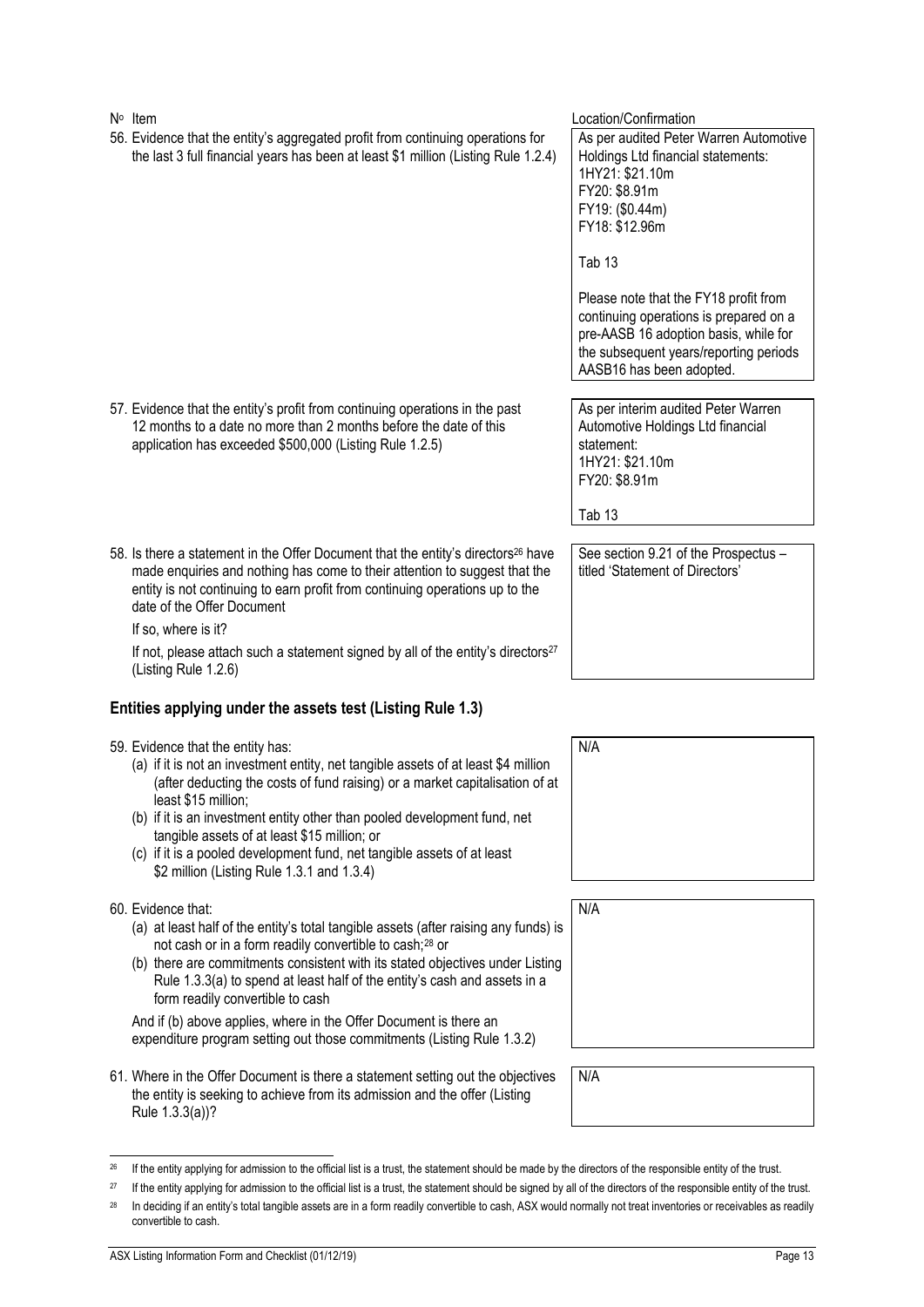| 62. Is there a statement in the Offer Document that the entity has enough<br>working capital at the time of its admission to carry out those stated<br>objectives?<br>If so, where is it?<br>If not, attach a statement by an independent expert confirming that the entity                                                                                                                                                                                                                                                                                                                                                                                          | N/A |
|----------------------------------------------------------------------------------------------------------------------------------------------------------------------------------------------------------------------------------------------------------------------------------------------------------------------------------------------------------------------------------------------------------------------------------------------------------------------------------------------------------------------------------------------------------------------------------------------------------------------------------------------------------------------|-----|
| has enough working capital to carry out its stated objectives (Listing<br>Rule 1.3.3(b))                                                                                                                                                                                                                                                                                                                                                                                                                                                                                                                                                                             |     |
| 63. Evidence that the entity's working capital (as shown in its reviewed pro forma<br>statement of financial position under listing Rule 1.3.5(d)) is at least<br>\$1.5 million (Listing Rule 1.3.3(c))                                                                                                                                                                                                                                                                                                                                                                                                                                                              | N/A |
| 64. Audited accounts for the last 2 full financial years, including the audit reports<br>(Listing Rule $1.3.5(a)$ )                                                                                                                                                                                                                                                                                                                                                                                                                                                                                                                                                  | N/A |
| 65. If the entity's last financial year ended more than 6 months and 75 days<br>before the date of this application, audited or reviewed accounts for the last<br>half year (or longer period if available), including the audit report or review<br>(Listing Rule 1.3.5(b))                                                                                                                                                                                                                                                                                                                                                                                         | N/A |
| 66. If the entity has in the 12 months before the date of this application acquired,<br>or is proposing in connection with its application for admission to acquire,<br>another entity or business that is significant in the context of the entity,<br>audited accounts for the last 2 full financial years for that other entity or<br>business, including the audit reports (Listing Rule 1.3.5(c) first bullet point)                                                                                                                                                                                                                                            | N/A |
| 67. If the entity has in the 12 months before the date of this application acquired,<br>or is proposing in connection with its application for admission to acquire,<br>another entity or business that is significant in the context of the entity and<br>the last full financial year for that other entity or business ended more than<br>6 months and 75 days before the date of this application, audited or<br>reviewed accounts for the last half year (or longer period if available) from<br>the end of the last full financial year for that other entity or business,<br>including the audit report or review (Listing Rule 1.3.5(c) second bullet point) | N/A |
| 68. A reviewed pro forma statement of financial position, including the review<br>(Listing Rule 1.3.5(d)) <sup>29</sup>                                                                                                                                                                                                                                                                                                                                                                                                                                                                                                                                              | N/A |
| <b>Entities with restricted securities</b>                                                                                                                                                                                                                                                                                                                                                                                                                                                                                                                                                                                                                           |     |
| 69. A statement setting out a list of any person (either on their own or together<br>with associates) who has held a relevant interest in at least 10% of the<br>entity's voting securities at any time in the 12 months before the date of this<br>application                                                                                                                                                                                                                                                                                                                                                                                                      | N/A |
| 70. A completed ASX Restricted Securities Table <sup>30</sup>                                                                                                                                                                                                                                                                                                                                                                                                                                                                                                                                                                                                        | N/A |

Location/Confirmation

<span id="page-14-0"></span>71. Copies of all restriction deeds (Appendix 9A) entered into in relation to restricted securities (Listing Rule 9.1(b))<sup>31</sup>

N/A

<span id="page-14-1"></span>N° Item

j <sup>29</sup> The review must be conducted by a registered company auditor (or if the entity is a foreign entity, an overseas equivalent of a registered company auditor) or independent accountant.

<sup>30</sup> An electronic copy of the ASX Restricted Securities Table is available from the ASX Compliance Downloads page on ASX's website.

<sup>&</sup>lt;sup>31</sup> ASX will advise which restricted securities are required to be escrowed via a restriction deed under Listing Rule 9.1 as part of the admission and quotation decision. If properly completed restriction deeds and related undertakings have not been provided for all such securities advised by ASX, that will need to be rectified prior to admission occurring and quotation commencing.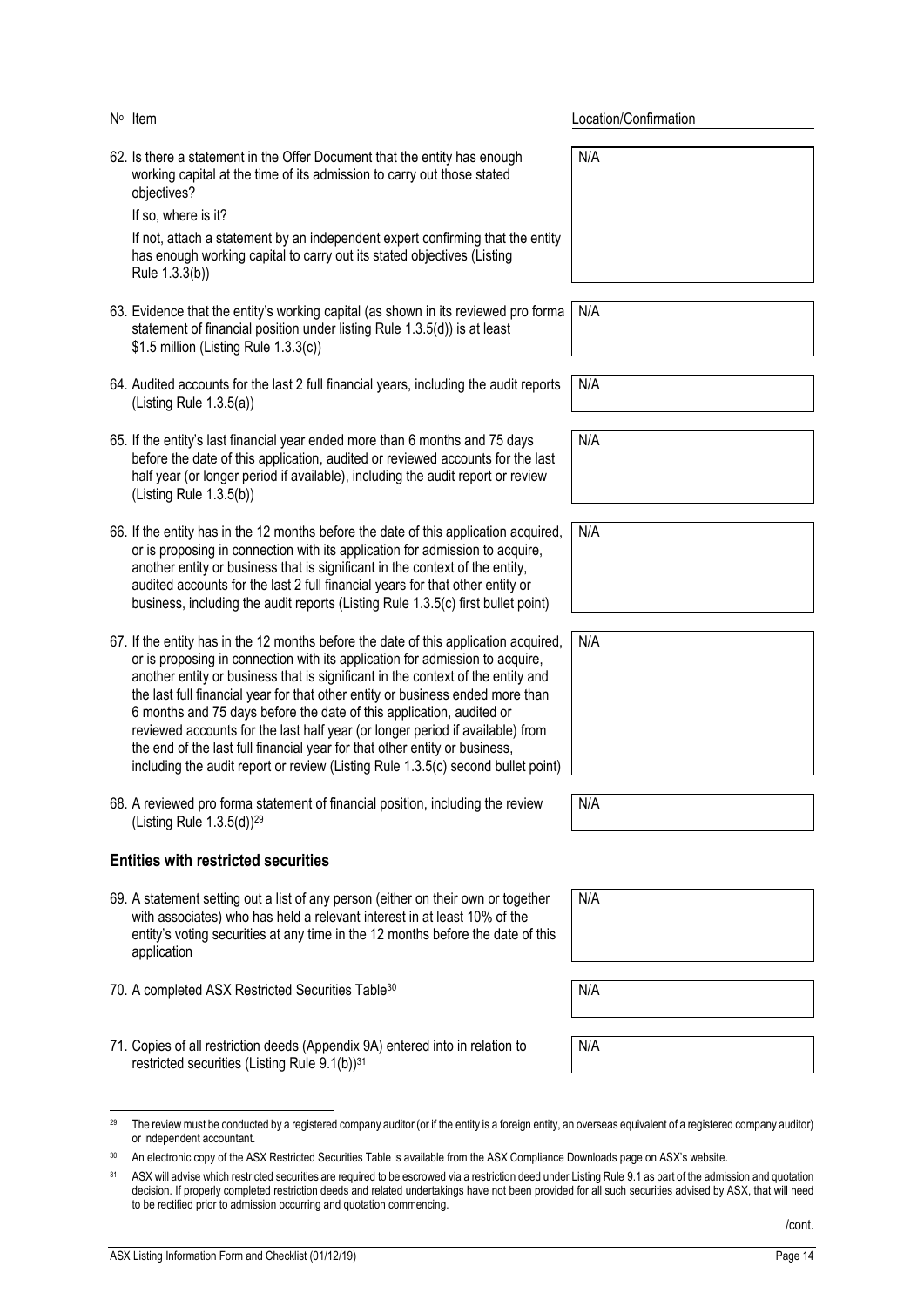N<sup>o</sup> Item

- 72. A list of all security holders sent a restriction notice (Appendix 9C) in relation to restricted securities and a sample of the restriction notice (Listing Rule  $9.1(c)$ <sup>32</sup>
- 73. If the entity intends to use a third party to maintain its issuer sponsored subregister, a written undertaking from that third party to comply with Listing Rule 9.1(e) (Listing Rule 9.1(f))
- 74. Are any of the restricted securities in a class that is not intended to be quoted on ASX?

If so, a sample of the share certificate for the restricted securities with the statement required under Listing Rule 9.1(g)(iii).

Copies of the undertaking(s) from a bank or recognised trustee to hold the certificates for the restricted securities in escrow (Listing Rule 9.1(g)(iv))

If the entity intends to use a third party to maintain its certificated subregister, a written undertaking from that third party to comply with Listing Rule 9.1(g) (Listing Rule 9.1(h)) N/A

### **Entities (other than mining exploration entities and oil and gas exploration entities) with classified assets**<sup>33</sup>

75. Within the 2 years preceding the date of the entity's application for admission to the official list, has the entity acquired, or entered into an agreement to acquire, a classified asset from any person?

If so, where in the Offer Document does it disclose:

- (a) the date of the acquisition or agreement;
- (b) full details of the classified asset, including any title particulars;
- (c) the name of the vendor;
- (d) if the vendor was not the beneficial owner of the classified asset at the date of the acquisition or agreement, the name of the beneficial owner(s);
- (e) details of the relationship between the vendor (or, if the vendor was not the beneficial owner of the classified asset at the date of the acquisition or agreement, between the beneficial owner(s)) and the entity or any related party or promoter of, or adviser to, the entity; and
- (f) details of the purchase price paid or payable and all other consideration (whether legally enforceable or not) passing directly or indirectly to the vendor,

and, if the vendor acquired the classified asset from a third party within that 2 year period, the equivalent details to those set out above in relation to the arrangements between the vendor and the third party?

Is the vendor (or, if the vendor was not the beneficial owner of the classified asset at the date of the acquisition or agreement, are any of the beneficial owner(s)) a related party or promoter of the entity or an associate of a related party or promoter of the entity?

| 32 ASX will advise which restricted securities are required to be escrowed via a restriction notice under Listing Rule 9.1 as part of the admission and    |
|------------------------------------------------------------------------------------------------------------------------------------------------------------|
| quotation decision. If properly completed restriction notices have not been provided to all such securities advised by ASX, that will need to be rectified |
| prior to admission occurring and quotation commencing.                                                                                                     |

<sup>33</sup> A "classified asset" is defined in Listing Rule 19.12 as:

j

- (c) an interest in an asset which, in ASX's opinion, cannot readily be valued; or
- (d) an interest in an entity the substantial proportion of whose assets (held directly, or through a controlled entity) is property of the type referred to in paragraphs (a), (b) and (c) above.

Location/Confirmation

N/A

N/A

N/A

N/A

| N/A |  |  |  |
|-----|--|--|--|
|     |  |  |  |
|     |  |  |  |
|     |  |  |  |
|     |  |  |  |
|     |  |  |  |
|     |  |  |  |

N/A

/cont.

<sup>(</sup>a) an interest in a mining exploration area or oil and gas exploration area or similar tenement or interest;

<sup>(</sup>b) an interest in intangible property that is substantially speculative or unproven, or has not been profitably exploited for at least three years, and which entitles the entity to develop, manufacture, market or distribute the property;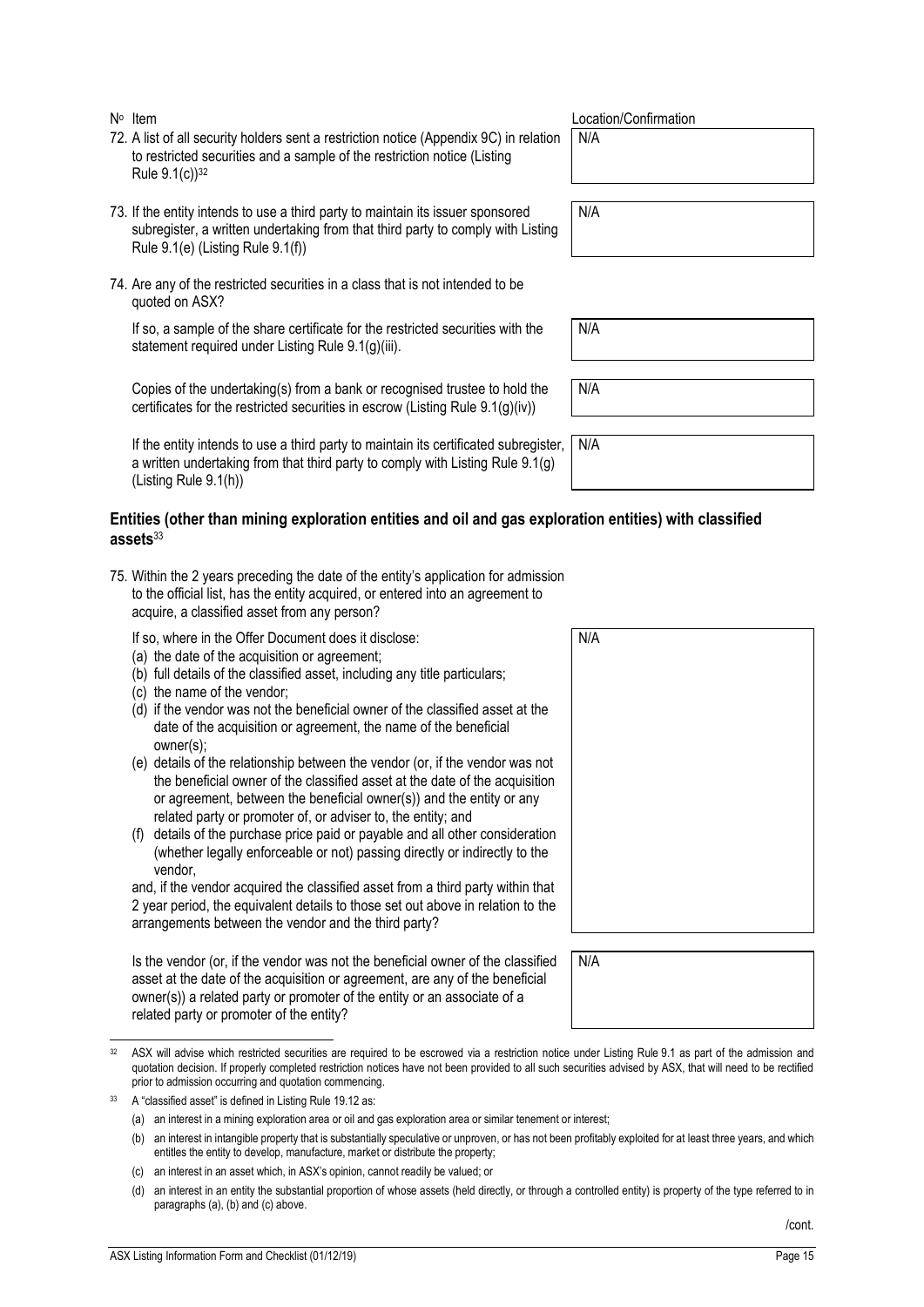If so, please enter "Confirmed" in the column to the right to indicate that the consideration paid by the entity for the classified asset was solely restricted securities, save to the extent it involved the reimbursement of expenditure incurred by the vendor in developing the classified asset<sup>34</sup> or the entity was not required to apply the restrictions in Appendix 9B under Listing Rule 9.2 (Listing Rule 1.1 Condition 11)

If cash is being paid or proposed to be paid in connection with the acquisition of a classified asset from a related party or promoter, please provide supporting documentation to demonstrate that it was for the reimbursement of expenditure incurred by the vendor in developing the classified asset

Please also provide a copy of the agreement(s) relating to the acquisition entered into by the entity and any expert's report or valuation obtained by the entity in relation to the acquisition

### **Mining entities**

N<sup>o</sup> Item

76. A completed Appendix 1A Information Form and Checklist Annexure 1 (Mining Entities)<sup>35</sup>

### **Oil and gas entities**

77. A completed Appendix 1A Information Form and Checklist Annexure 2 (Oil and Gas Entities)<sup>36</sup>

### **Entities incorporated or established outside of Australia**

78. A completed Appendix 1A Information Form and Checklist Annexure 3 (Foreign Entities)<sup>37</sup>

### **Externally managed entities**

79. A completed Appendix 1A Information Form and Checklist Annexure 4 (Externally Managed Entities)<sup>38</sup>

### **Stapled entities**

80. A completed Appendix 1A Information Form and Checklist Annexure 5 (Stapled Entities)<sup>39</sup>

### **Further documents to be provided before admission to the official list**

In addition to the information and documents mentioned above, entities will be required to provide the following before their admission to the official list and the quotation of their securities commences:

- When available, 10 printed copies of the final Offer Document (see note [10](#page-4-1) above);
- A statement setting out the names of the 20 largest holders in each class of securities to be quoted, and the number and percentage of each class of securities held by those holders;
- A distribution schedule of each class of equity securities to be quoted, setting out the number of holders in the following categories and the total percentage of the securities in that class held by the recipients in each category:

Location/Confirmation

N/A

| N/A |  |  |
|-----|--|--|
|     |  |  |
|     |  |  |

N/A

N/A

N/A

| N/A |  |  |  |
|-----|--|--|--|
|     |  |  |  |

N/A

j <sup>34</sup> ASX may require evidence to support expenditure claims.

<sup>35</sup> An electronic copy of this Appendix is available from the ASX Compliance Downloads page on ASX's website.

<sup>&</sup>lt;sup>36</sup> An electronic copy of this Appendix is available from the ASX Compliance Downloads page on ASX's website.

<sup>37</sup> An electronic copy of this Appendix is available from the ASX Compliance Downloads page on ASX's website.

<sup>38</sup> An electronic copy of this Appendix is available from the ASX Compliance Downloads page on ASX's website.

<sup>39</sup> An electronic copy of this Appendix is available from the ASX Compliance Downloads page on ASX's website.